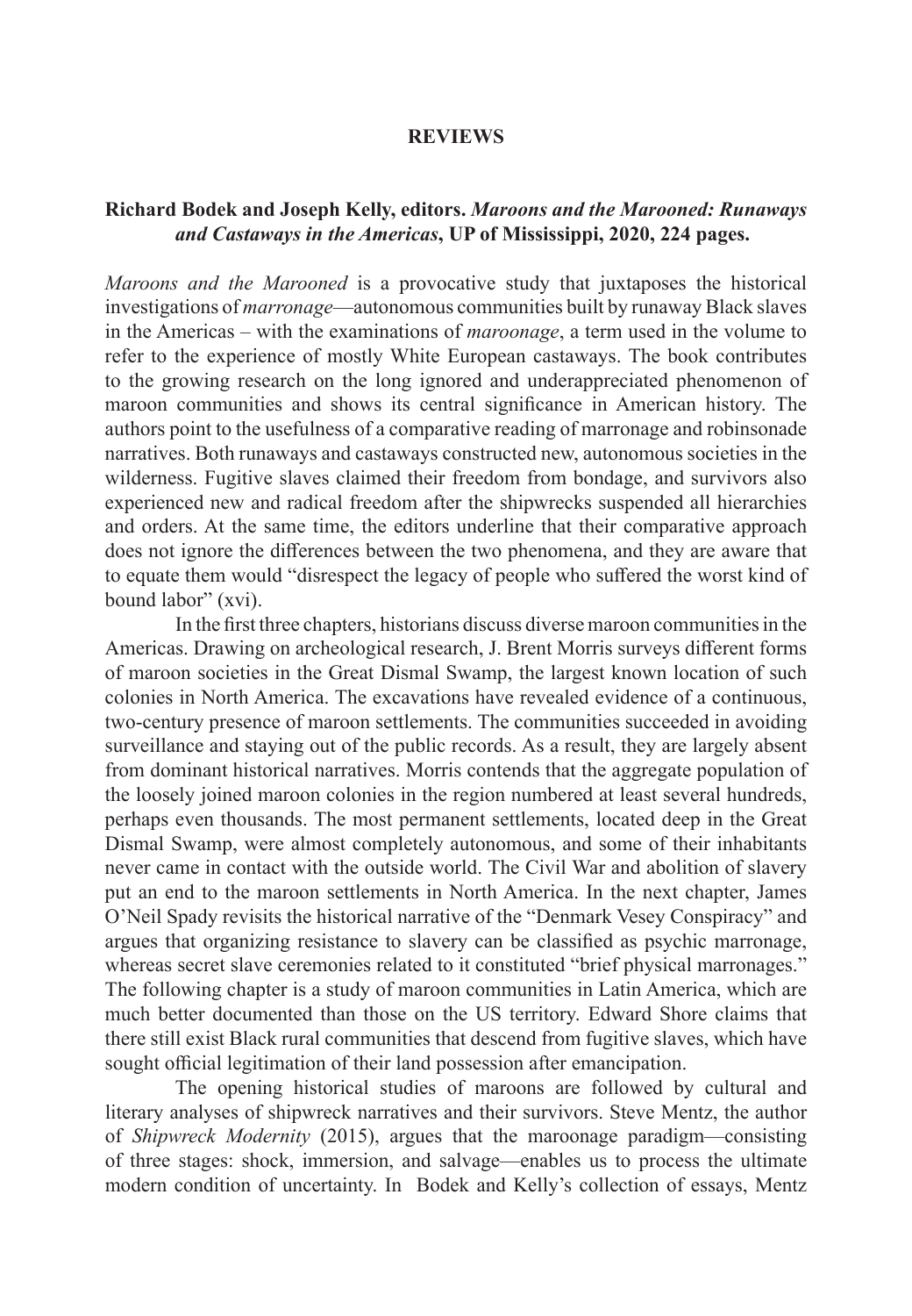offers an alternative history of Bermuda, which focuses on non-human forces such as the Gulf Stream, the coral reef, and tobacco, which shaped the colonialization of the islands. In the following chapters, Peter Sands, Simon Lewis, Claire Curtis, and Richard Bodek demonstrate that the condition of being marooned is a central trope in Transatlantic creative literature. The marooned characters live in utopian, dystopian, or postapocalyptic settings, and such figurations re-imagine and explore the meanings of the modern human condition and the democratic polity. The final chapter revises the narrative of North American colonial origins and argues that the 1609 Bermuda shipwreck is a much more usable cultural template than God's chosen nation's errand into the wilderness. Joseph Kelly contends that whereas the Puritan myth assumes that any change of the chosen people corrupts the sacred mission, shipwrecked castaways are necessarily transformed by their experience, which in turn shapes the communities they build. He suggests that the wreck of the *Sea Venture* in Bermuda is a more relevant history for contemporary US Americans. In 1609, the ship set for Jamestown was swept on the reefs surrounding the archipelago. Instead of continuing to Virginia, a part of the crew, mostly consisting of indentured servants, wanted to settle down on the tropical island and attempted to found what can be termed a maroon community. Kelly argues that "their experience produced the first instance of social contract theory in the English tradition," and thus the "original recorded instance of American democracy derived from marronage" (183). Kelly's chapter bridges the gap between the examinations of fugitives and castaways and makes a very persuasive case for the central yet largely unrecognized significance of both phenomena for American history.

Juxtaposing marronage and maroonage, Bodek and Kelly's study performs an interesting experiment in comparative analysis. The historical chapters of the volume—both those on the African American maroon communities and on the Bermuda shipwreck—form the most coherent and helpful part of the anthology. Literary studies are independently quite interesting, but the texts they discuss—spanning more than two centuries, several genres, and three continents—seem too diverse to enable any strong conclusions. Most imaginative literature discussed by the authors represents speculative genres featuring tropes such as time travel and post-apocalyptic reality. Although Richard Bodek does include Octavia Butler's *Kindred*, the volume would benefit from the inclusion of other Black speculative, Afrofuturistic, or utopian narratives. As most works discussed in the book represent novel and alternative societies, a comparative analysis of African American texts such as Martin Robison Delany's *Blake: or the Huts of America*, Sutton E. Griggs's *Imperium in Imperio*, Pauline Hopkins's *Of One Blood*, W. E. B. Du Bois's "The Comet" or more contemporary futuristic texts by authors such as Samuel R. Delany or Colson Whitehead would productively complement the project.

Overall, the volume constitutes a thought-provoking reading. It meaningfully contributes to the research on maroon communities in the Americas, and it demonstrates the significance of shipwreck narratives for contemporary culture. The authors and editors show how the communities that emerge from marronage/maroonage help us reimagine and rethink both the past and present of modern society.

> Anna Pochmara University of Warsaw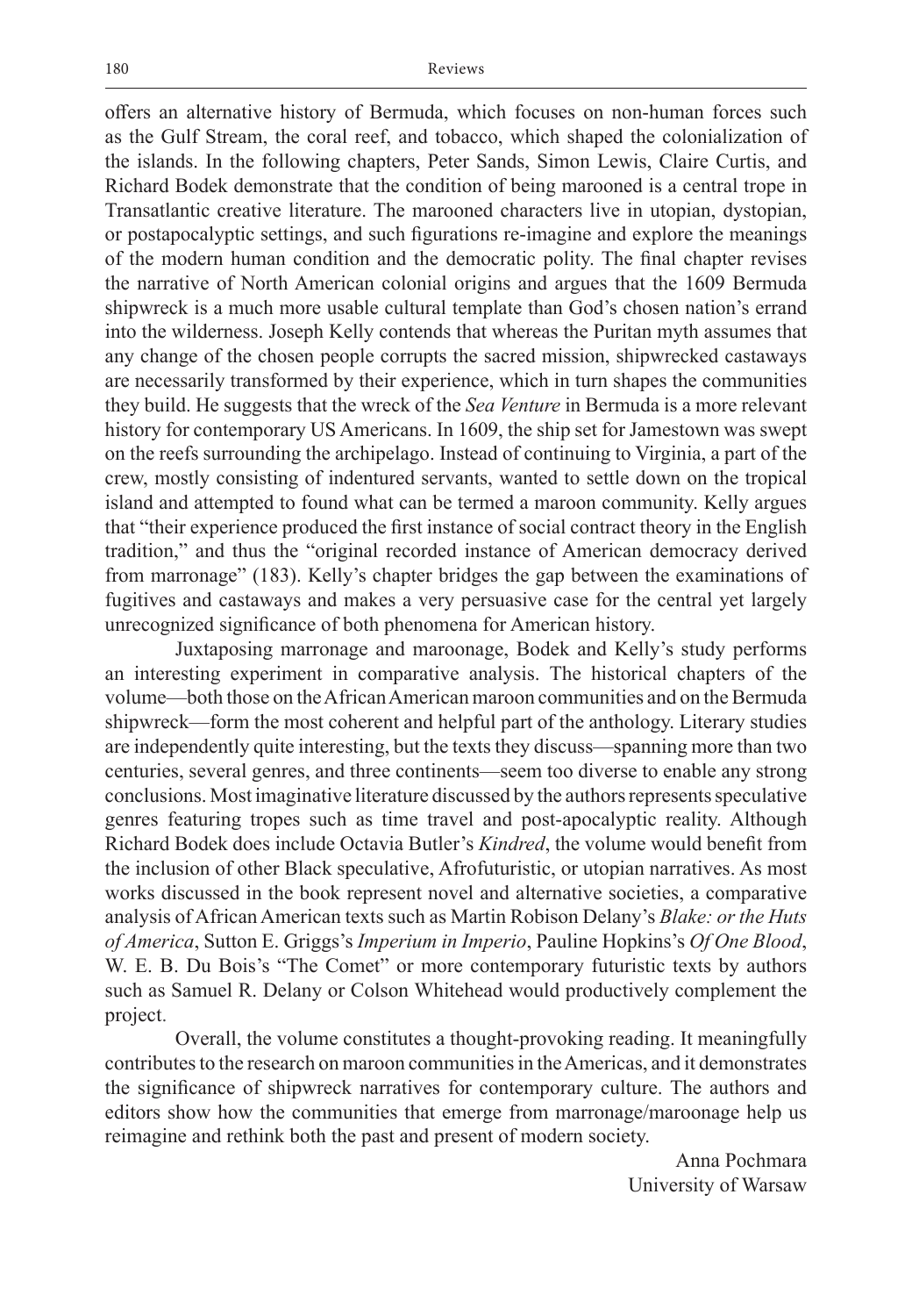# **Halina Parafianowicz.** *Great War. Good War. Historia i pamięć Amerykanów* **[Great War. Good War. History and Memory of Americans]. Wydawnictwo Uniwersytetu w Białymstoku, 2020, 195 pages.**

The book titled *Great War. Good War. Historia i pamięć Amerykanów* [Great War. Good War. History and Memory of Americans] by Halina Parafianowicz, though most of all the work of a historian, represents a cross-disciplinary approach. It obviously belongs to the rapidly developing realm of memory studies, a field drawing upon history as well as sociology, literary studies, arts and psychology. *Great War. Good War. Historia i pamięć Amerykanów* refers to U.S. participation in world wars and the country's cultures of memory with regard to these two major world conflicts in the twentieth century. As a historian, Professor Parafianowicz uses research tools typical for her discipline, yet she looks also into what is less obvious from a historical perspective, but perhaps even more important for contemporary times: how historical events are remembered and commemorated by the national community. She discusses the significance of memorialisation, sites of commemoration and other material displays, ideological disputes over history and memory, and erasures of memory.

The title of her book neatly summarizes the contents and presents its organization. It begins by examining memorialisation of World War I, known as the "Great War," and then turns to what the journalist and writer Studs Terkel coined the "Good War," that is, World War II. The book's seven chapters each deal with what Parafianowicz sees as the key areas of history and memory of the American involvement in the world wars: the historiography of World War I, ways of commemorating the "Great War" in the US, the same in Great Britain and other European countries, World War II and Franklin Delano Roosevelt in recent historiography, Pearl Harbor in American memory of the "Good War," internments of Japanese Americans during World War II, and the Hiroshima atom bomb attack in American history and memory. The book is designed to be read in its entirety, but each chapter is valuable in and of itself and will be clear without the others.

In the first part of the volume, Parafianowicz presents an extensive survey of World War I objects of memory and commemoration, that is, monuments, museums, street naming and art works constructed in diverse places across the US and in Europe. In the analysis of commemorative practices after World War I in America she supplies a great number of detailed examples, such as the story of the Argonne Cross at the Arlington Cemetery and Pershing's Crusades on page 53, or popular art works of Ernest Moore Viquesney on pages 54-56. The author systematically notes underrepresentation in commemoration during the interwar era: at that time the politics of memory highlighted the role of white soldiers while diminishing or ignoring the contribution of Afro-Americans and other minority groups. From the gender perspective, the Great War memory practice in the interwar period stressed white male heroism and ignored women's contribution to the war effort, placing women only in the roles of mourning wives and mothers.

The turn to the memories and commemorative practices connected with the Great War in Great Britain, France and other European countries somewhat breaks the unity of the book. However, by doing this the author provides a useful comparative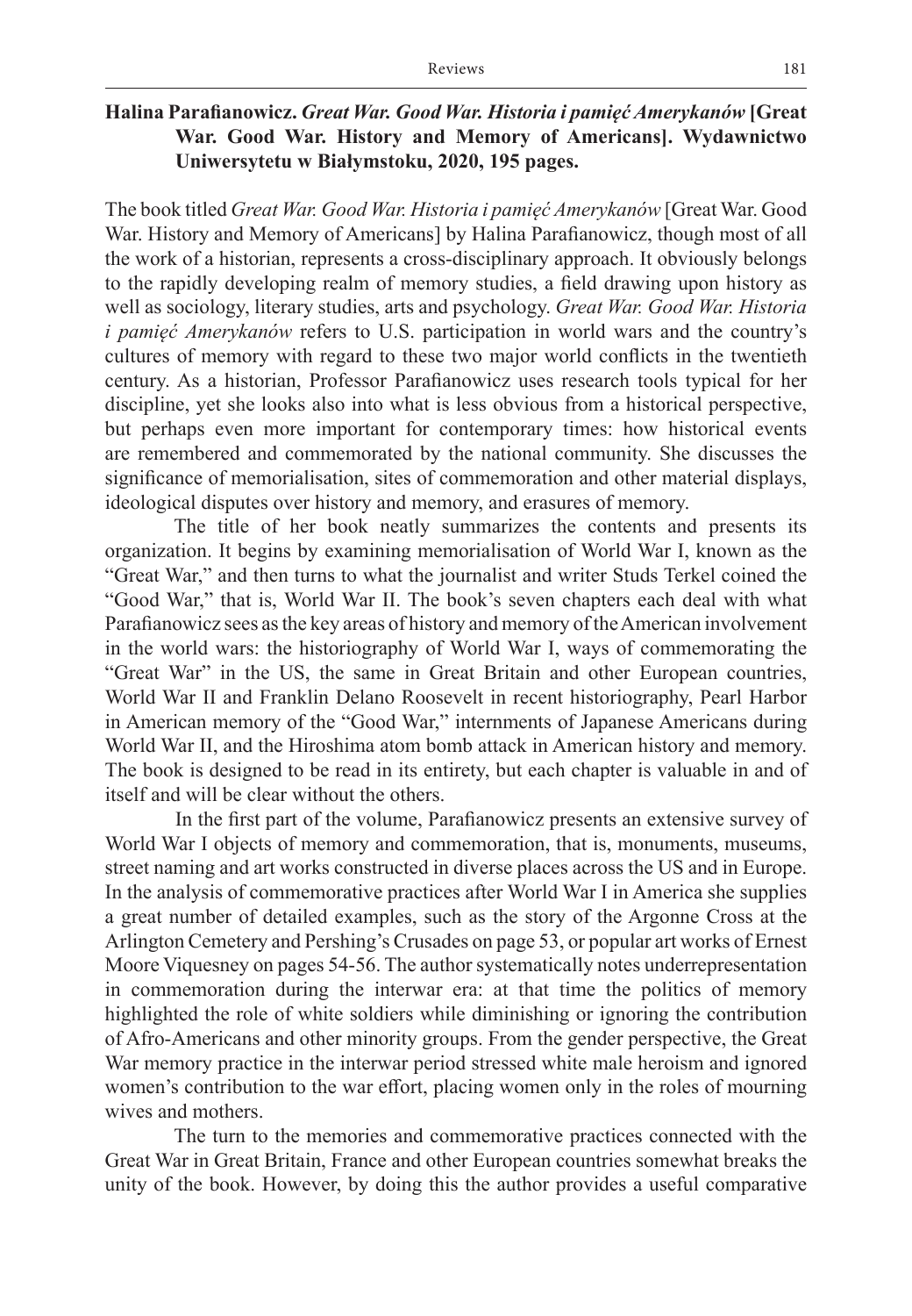perspective. *Great War. Good War. Historia i pamięć Amerykanów* contains also a detailed survey of major, and in particular more recent publications, on the subject of both world wars, hence as such can be helpful in further reading or research on those topics.

Professor Parafianowicz devotes a separate chapter to the attack on Pearl Harbor. The attack became not only one of the most closely studied events in American history, but it also rose to the position of a key historical moment remembered by Americans, reverberating with special power in national memory and everyday usage. Parafianowicz thoroughly discusses the meaning of Pearl Harbor to American people. Numerous examples of references to Pearl Harbor in American public life from Professor Parafianowicz's book can be updated by an even more recent example from a statement by US Surgeon General Jerome Adams on April 5, 2020. He spoke of the approaching peak of coronavirus infections using the phrase "the next week is going to be the Pearl Harbor moment." Professor Parafianowicz suggests that intensive commemoration and mythologizing of Pearl Harbor has diminished the ambiguous nature of the atom bomb attacks on Hiroshima and Nagasaki, to the point of nearly removing these events from public memory. She also notes the issue of racism as the factor contributing to the politics of remembrance of the US-Japanese conflict.

The chapter on the Japanese-American internment camps, sometimes called "relocation camps," provides thorough research into the subject. Parafianowicz takes care to show the painful effects of internments on Japanese-Americans through historical and non-fictional accounts by various members of the Nikkei community. The reader will learn from this chapter of the history of the infamous "evacuation" of American citizens of Japanese descent, in reality a forced removal and imprisonment, and about the conditions of life in the camps and the post-war consequences of these actions, including redress activity of the American government. This chapter may serve as an excellent guide to anyone interested in further reading on the subject. Despite the redress movement it is not clear how much the story of the treatment of the Japanese Americans has found its way into American public memory.

Another tragedy of World War II, the Holocaust, has been integrated in American public memory of the war through the activity of the Jewish American community, including the Holocaust survivors who emigrated to the United States, but also due to its sheer atrocity and the number of Jewish victims of the Nazi. The Holocaust became a part of American World War II activity against the German Nazi, though the direct involvement of the American forces in liberating concentration camps was limited. Halina Parafianowicz writes relatively little about the Holocaust in American historiography and memory (100-101), though she does mention the controversies around the attitude of American politicians, Franklin Delano Roosevelt and some leaders of the Jewish community to the on-going destruction of European Jews. Perhaps the Holocaust as such was not perceived by Halina Parafianowicz as a strictly American War memory. Yet the presence of the Holocaust memorials in the U.S. is noticeable, starting with The Holocaust Museum in Washington, D.C. The important website Jewish Virtual Library lists fifty-nine Holocaust Museums and Memorials, while Wikipedia (regardless of its potential inaccuracy) mentions as many as eightyseven. By comparison, the story of the American Japanese internment, when conducting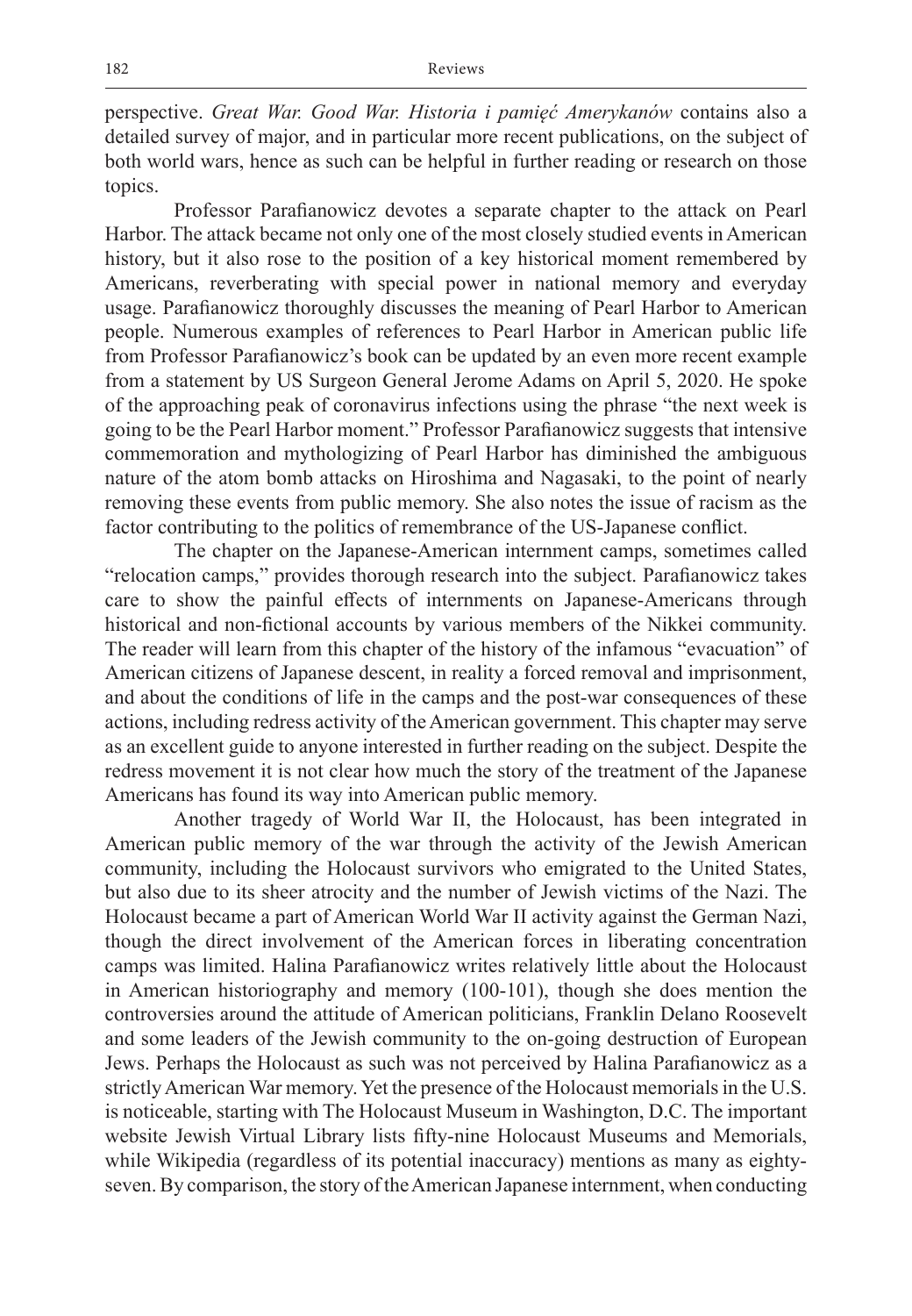on-line search for commemoration sites, reveals a lot less. World War II Japanese American Internment Museum in McGehee, Arkansas, located in the area of one of the former incarceration sites, appears to be a rare exception. The commemoration of the fate of the Nikkei during World War II is a regional phenomenon, most of all visible in California, where Japanese Americans tended to live in mid-twentieth century.

Halina Parafianowicz addresses many perspectives and controversies around the atomic bomb attacks upon Hiroshima and Nagasaki. She shows the gradual shift in the evaluation of the attacks. Her detailed descriptions of politicised preparation of the exhibition "The Last Act of the Atomic Bomb and the End of World War II" in National Air and Space Museum in 1994 might ring a bell of similarity to the readers about attempts at appropriation of the history of World War II in museums in the Polish context. The involvement of the American public, especially the veterans, the media (including major newspapers and weeklies), members of the Congress and other politicians was so intense that in the end the project had to be given up. Professor Parafianowicz's book demonstrates the continued discrepancy in the perception of the atom bomb attack, and lack of deeper reflection on both American and Japanese sides. Her conclusion—which is also the final word for the whole book—is that there is a nearly complete erasure of Hiroshima and Nagasaki (as much as My Lai of the Vietnam War) from Americans' collective war memory. This statement, however, could also be a starting point of a debate on what constitutes American memory of wars in the twenty first century.

The book is carefully edited. The language used is natural, and certainly makes the reading of the scholarly text enjoyable. Typos or other errors are extremely rare, such as when the wrong use of words on page 119 results in the statement that Bill Clinton was one of the World War II veterans (which he obviously was not, having been born in 1946). The additional value for the reader is the excellent illustrative material for both parts of the book. These begin with seven pages of illustrations connected with World War I—war posters and photos of commemorative sites, and at the end there are nine pages of similar illustrative material related to World War II. Visuals in the book help in understanding the way war efforts affected American society, and how world wars entered public space and communal memory. *Great War. Good War. Historia i pamięć Amerykanów* contains one hundred sixteen pictures enriching the text. It is a book that should be valued by both the specialist and the general reader.

> Lucyna Aleksandrowicz-Pędich SWPS University, Warsaw

## **Michał Choiński.** *Southern Hyperboles: Metafigurative Strategies of Narration***. Louisiana State UP, 2020, 220 pages.**

The United States South exists within the national and world imagination as a hyperbolic representation of the sins of a nation. It serves as the receptacle for the failings of the Unites States as a nation, and its artists have created under the specter of this image, working to exorcise the tension that exists within them because of this image or working to solidify it and make it harder to topple. In *Southern Hyperboles: Metafigurative Strategies of Narration*, Michał Choiński explores how a number of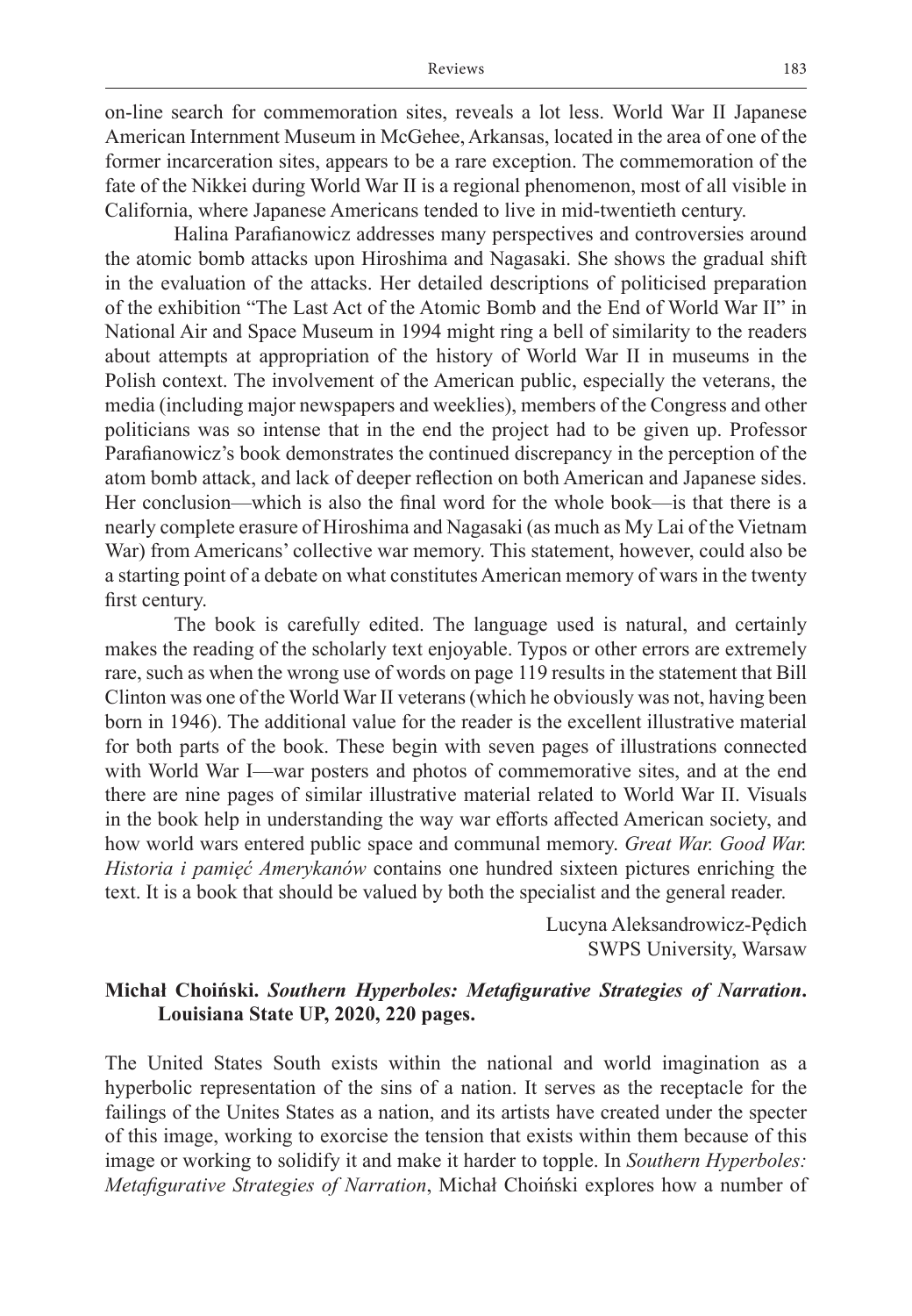white Southern writers use hyperbole to reckon with the South while at the same time reckoning with themselves and their positions. Choiński notes that he focuses on white writers, even though there are numerous African American writers he could discuss, because of they "were conditioned by a network of factors very different from those that contextualized... how African American authors construed their linguistic relationship with the region" (4). This concentration of white authors does not limit Choiński's study, and it paves the way to broaden the discussion of "metafigurative modes in fiction by non-white authors" (5).

For his study, Choiński focuses on canonical Southern white male and female authors from the early to mid-part of the twentieth century, looking at works by Katherine Ann Porter, William Faulkner, Lillian Smith, Katharine Du Pre Lumpkin, Tennessee Williams, Flannery O'Connor, and Harper Lee. By narrowing his focus to authors who wrote during this period, Choiński highlights the various ways that Southerners approached the region and themselves in their writing. These authors, as Choiński argues, the ways that they have internalized the "code" of the South and the internal conflict that arises from their attempts to adhere to this "code." This conflict leads them to the deployment of the hyperbolic within their work, a rhetorical move that illuminates the stark contrasts between the external and the internal and a move that verse into the grotesque as a way to expose the psychological effects that the internalized code has on individuals.

Choiński grounds his analysis in both rhetorical studies and Southern studies, situating it at an important intersection and drawing upon both fields to examine the "modes of cognition" at play within the authors' work (9). In this manner, Choiński uses these strains to explore the metaphors of hauntedness, fantasy, the grotesque, and to borrow a term from Tara McPherson, "cultural schizophrenia," that exist within the writing of these Southern authors. These metaphors delve into the depths of "a unique culture engineered by a powerful sense of decorum, one that is framed by a tense network of gender, social, racial, and intellectual prerogatives of the region (182). Hyperbole works, as Choiński argues, to rupture the inner tensions formed by the decorum and codes of conduct at the foundation of the South.

Looking at Katherine Anne Porter's Miranda cycle, Choiński unweaves the "obscure process of emancipation from the grip of decorum" within Porter's work (5). Concluding his chapter on Porter with an analysis of "The Grave," Choiński highlights the ways that Miranda "passes over the threshold of hyperbolic epiphany" and confronts the sexual tensions that exist under the auspices of Southern decorum (53). This confrontation arises later when Choiński looks at the work of Lillian Smith, specifically the sex/sin/segregation triptych that Smith dissects in *Killers of the Dream* and the figurative "umbilical cord" that she must sever in order to move past the weight of the South's "codes." Along with this unraveling, Smith, as well as authors such as Katharine Du Pre Lumpkin and William Faulkner, employ the metaphor of hauntedness and ghosts to come face to face with the past and move towards a greater self-awareness. To this end, Choiński looks at Du Pre Lumpkin's use of the "twilight zone" on *The Making of a Southerner* and Faulkner's "polyphony of voices" and "the figurative" in "Dry September" and "A Rose For Emily" that create within the stories a grotesque and haunted existence which informs his representation of the region (60, 61).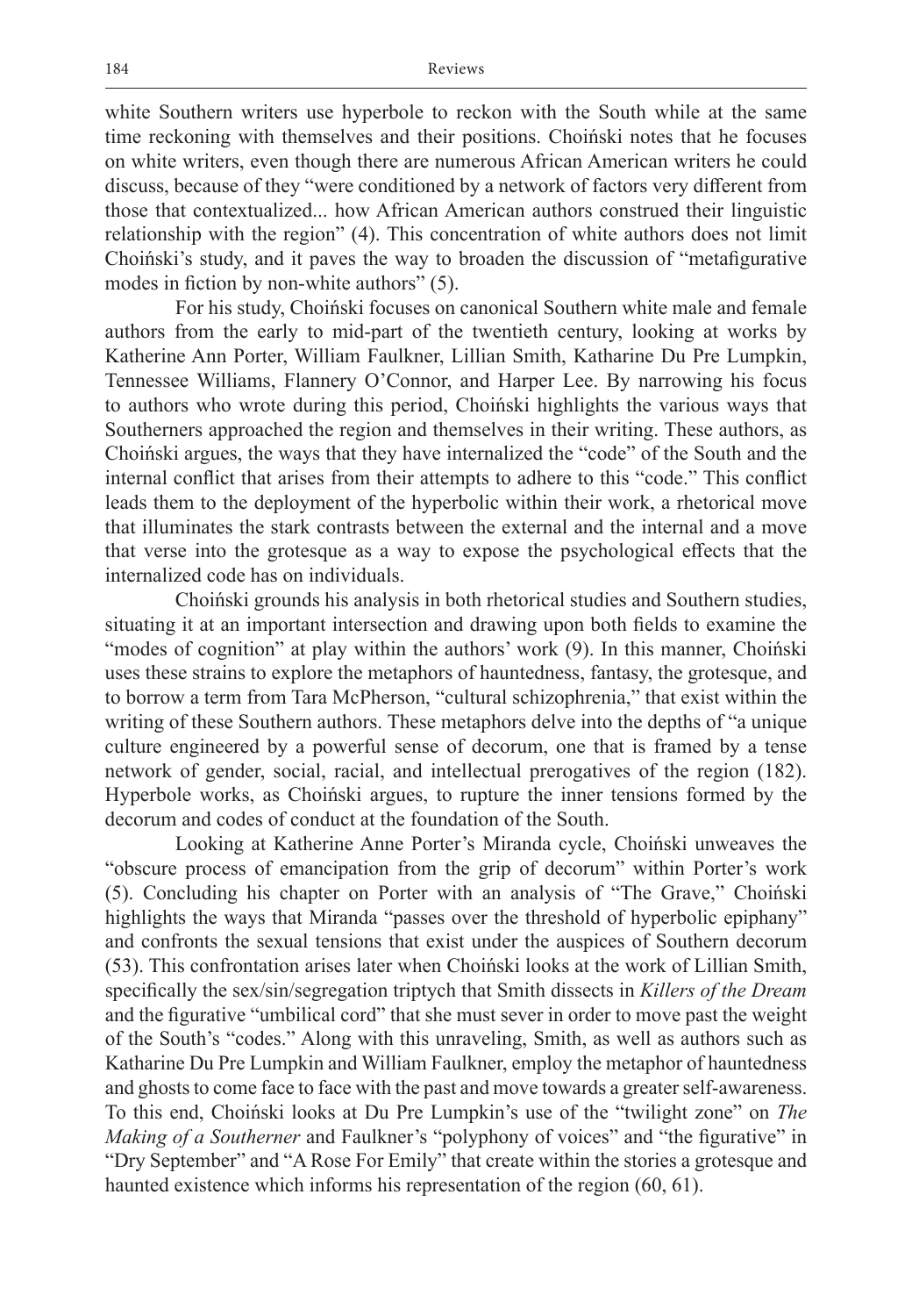While the ghosts of the South's racist history, and its entanglement with sex and religion, inform the hyperbolic in Porter, Faulkner, Du Pre Lumpkin, and Smith, Choiński turns to the ways that Tennessee Williams uses hyperbole in his depiction of the ways that the "codes" surrounding white womanhood and the image of the Southern belle "collapse under mounting social tensions" in plays such as *Summer of Smoke* and *A Streetcar Named Desire*. The personal and the regional converge within Williams' plays, pulling from the haunted memories of his sister Rose and the strictures placed upon Southern women. This convergence leads to the "despondency of [Williams'] banished belles" who become grotesque "against the backdrop of social decorum, rendering them, in essence, hyperbolic" (184).

Choiński posits that Flannery O'Connor's hyperbole uses a "version of religious shock therapy" with grotesque characters and climactic deaths to bring about internal revelations (7). Looking at "A View from the Woods," "Greenleaf," and *The Violent Bear*, Choiński points out that ways that "violence and the revelatory experience become intertwined" within O'Connor's work, leading to a revelation of the internal spirit (137). Hyperbole works, in O'Connor, to bring the secular into confrontation with the religious in the hopes of illuminating the latter.

Concluding *Southern Hyperboles*, Choiński brings us back to the beginning by looking at the ways that Harper Lee provides "an interesting case study for the analysis of how the mechanisms that protected the southern decorum of prejudice and be represented" in *To Kill a Mockingbird* and *Go Set a Watchmen* (7). Choiński argues that we should read lee's two novels together, looking at the ways that the characters use rituals and rhetoric to maintain their positions and uphold decorum. Choiński makes a point to highlight the fact that Lee's work is not a means towards self-emancipation in the vein of Smith or Porter; rather, Lee's novels serve as an exploration of the paradoxes of Southern propriety. Ultimately, Lee's books explore "the threat of the hyperbolic excess" (8).

Overall, Choiński's *Southern Hyperboles* is an important study, illuminating the rhetorical maneuvers and metafigurative language baked into the white Southern writers that he examines. Choiński does not claim to offer a definite discussion of a "rhetorical 'South'" (8). What he does do, though, is provide us with a way of looking at the "metaliterary patterns that often remain hidden but nonetheless govern the overall artistic rules of engagement" for the canonical authors that he looks at in *Southern Hyperboles* (2). In this manner, Choiński lays a solid foundation for future exploration of other Southern authors, as we look at some of the overarching rhetorical maneuvers, and specifically the hyperbolic metalanguage, that unifies them, linking them to a specific region.

> Matthew Teutsch Piedmont University

### **Mick Gidley.** *The Grass Shall Grow: Helen Post Photographs the Native American West***. U of Nebraska P, 2020, 162 pages.**

Mick Gidley is an emeritus professor of American literature and culture at the University of Leeds, known, among others, for his numerous publications related to American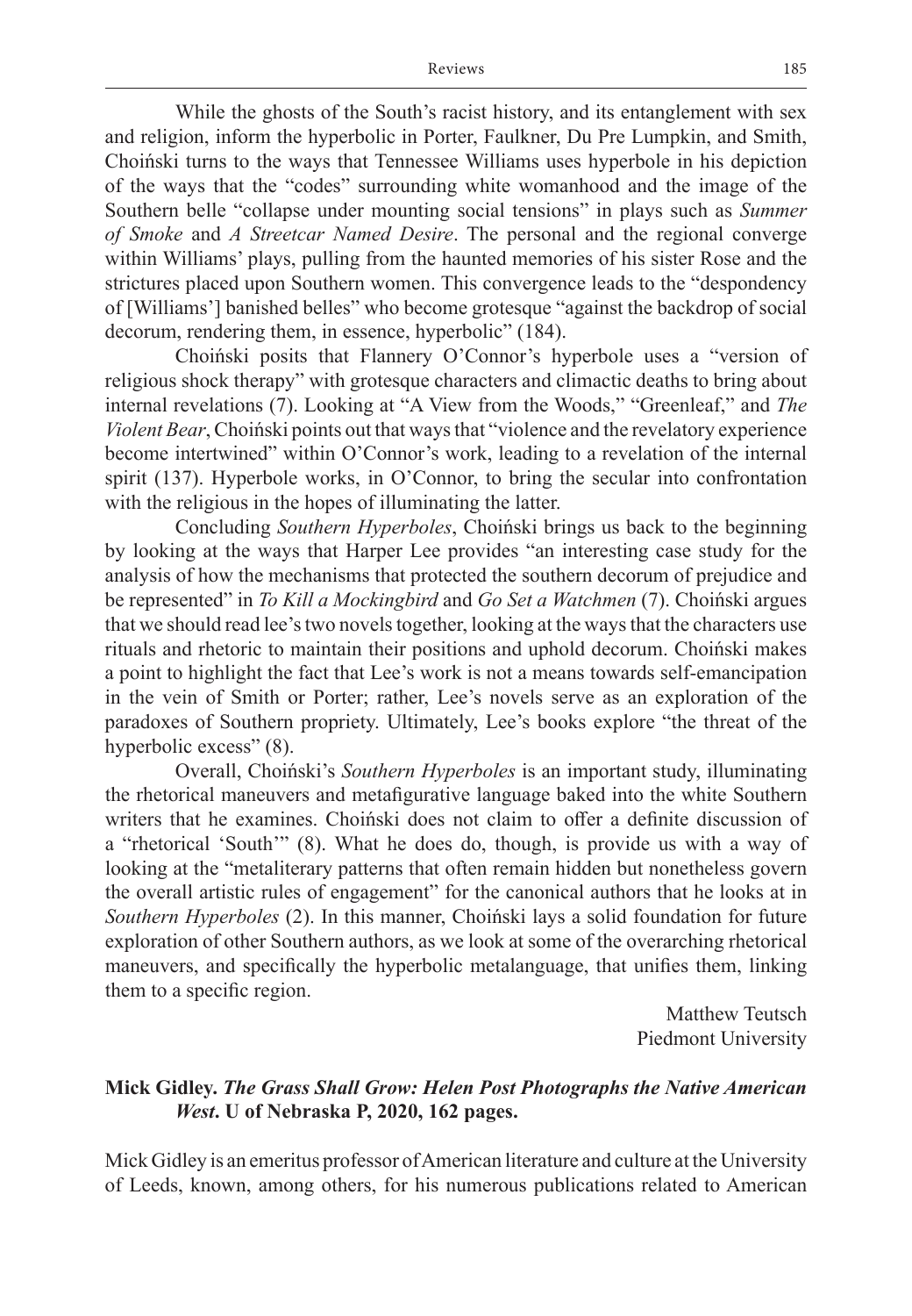photographers and photography, as well as to Native American history and culture. In some cases, those two areas of Gidley's interest merge: he wrote extensively on Edward S. Curits' *North American Indian* and his most recent publication, *The Grass Shall Grow. Helen Post Photographs the Native American West,* published in 2020 by the University of Nebraska Press, is devoted to another photographer who documented the lives of Native Americans, namely to Helen Post*.* 

Helen M. Post (1907-1979), whose life, work, as well as the social and political context she worked in, Gidley reintroduces, took thousands of photographs of Native Americans in the reservations. Some of those photographs were used in Oliver La Farge's nonfiction book *As Long as the Grass Shall Grow. Indians Today*, published in 1940. She also created photographic illustrations for a novel addressed to young readers titled *Brave against the Enemy* (1944) written by Ann Clark, set on South Dakota's Pine Ridge Sioux Reservation. Although Post's career as a photographer was short, her output deserves attention, as Gidley tries to prove, both for its informative and aesthetic value.

Gidley examines Post and the people she photographed in the cultural context of the period. He starts with a biographical chapter, introducing her family background and the most significant life experience (her training in Vienna and work for the U.S. Indian Service, among others), devoting the remaining three chapters to her work: the process of co-creating *As Long as the Grass Shall Grow,* the way she interacted with the Native people she photographed and the connections between her approach to photographing Native Americans and the policies of the Bureau of Indian Affairs. He provides the social and political context of her work, devotes a significant amount of space to the people she cooperated with (most notably, to Oliver La Farge), but also discusses individual photographs, reproduced in the book. The publication includes 80 figures, most of which are photographs taken by Post.

What makes Gidley's publication particularly interesting for American studies scholars, is not so much the fact of drawing our attention to a photographer largely forgotten, but the whole New Deal context of her work he provides. Post's husband, Rudi Modley, worked for the Soil Conservation Service of the U.S. Department of Agriculture and was involved in solving problems of erosion of Indian lands. His first appointment, in 1938, was the Navajo reservation in the Southwest. Post travelled with him and in that way her photographing of Native Americans started. Over a few years, she took several tours to photograph Native people in reservations located from southern Arizona to northern Montana, taking over four thousand photographs. A considerable number of the pictures were later on used to illustrate La Farge's book, being itself part of the New Deal publications.

Post's photographs are, first of all, informative. They document various aspects of reservation life: "governance, work, play, prayer, education, flora and fauna, medical provisions, and much else" (13). It comes as no surprise that Oliver La Farge decided to use them as illustrations for his 1940 read-and-see book *As Long as the Grass Shall Grow.* Gidley devotes an extensive chapter to the history of this publication, which appeared within the Face of America series of books edited by Edwin Rosskam. The book was aimed at documenting the lives of American Indians and included quotations from government reports, eyewitness accounts, sketches of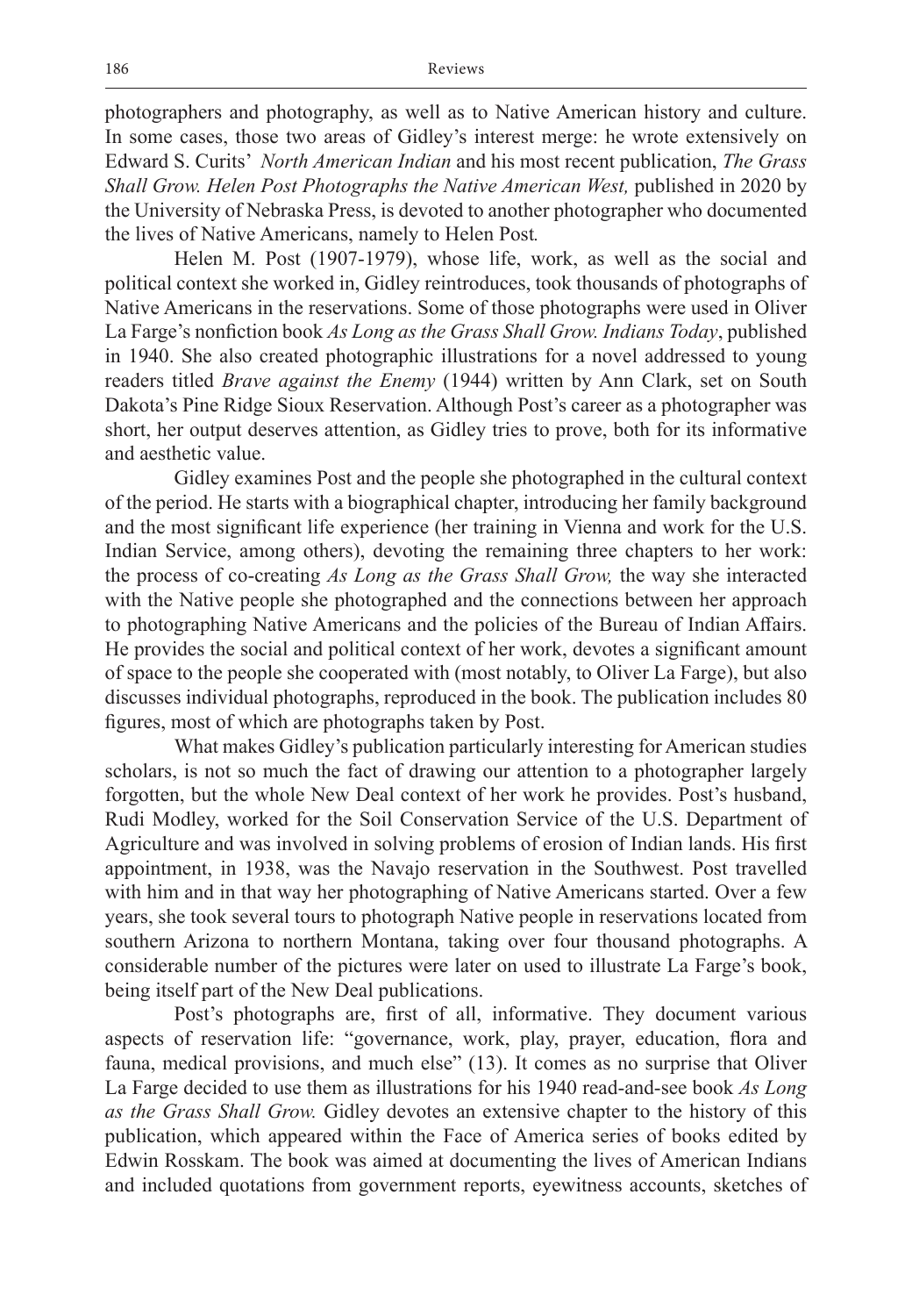individual Native American men's and women's lives, and Post's photographs, selected from the material she gathered during the mentioned above visits to the Southwestern reservations. As Gidley stresses, the present value of the publication lies in the fact that it "points up mainstream American attitudes toward Native peoples and offers a condensation of a singular moment in relations between Native Americans and the U.S. government" (4).

Another project Post got involved in was *Brave against the Enemy*, a bilingual fact-based novel by Ann Clark, being a coming-of-age story of a Sioux boy, published in 1944 in English and Lakota. Twenty three photographs taken by Post were selected as illustrations, taken mostly at Pine Ridge and Rosebud reservations. Gidley provides Post's own commentary on the process of preparing the material: "The task of guiding a group of characters to re-enact a fiction story, so that all the little details are correct, as well as to reproduce the main action of the story, gave me plenty of opportunity to exercise my conviction that photographs speak a forceful and realistic language" (53). The scenes captured in the photographs are in most cases reenacted scenes from everyday life (e.g. gathering straw in summer, tending animals in winter, talking to the elders, as it is a story of three generations, with the protagonist, Louie Hollow Horn, being a Lakota teenager), but they were all directed and staged. Nevertheless, they were taken on location and have a certain documentary value.

In the last chapter of his book, Gidley focuses on the New Deal context within which Post worked. He refers to the changes in the Native Americans' lives taking place after the Indian Reorganization Act had been passed in 1934. Post's photographs taken in the late 1930s in the reservations include situations which resulted from the introduction of the IRA. She photographed Native Americans voting, meetings of their tribal councils, as well as the introduction of public health services in the reservations, positively visualizing post-IRA health initiatives, like weighing children or the functioning of the Indian tuberculosis sanatorium in Winslow, Arizona. Post also portrayed officials and personnel of the Bureau of Indian Affairs, in action, and photographed various forms of artistic expression of Native Americans, predominantly arts and crafts of Navajos.

Gidley keeps a contemporary perspective while discussing achievements of the Indian New Deal, documented in *As Long as the Grass Shall Grow.* He devotes a subchapter to the areas in which the plan failed. He talks about such problems as exacerbated divisions in reservations communities, poverty of the Blackfeet, partly documented by Post, or the disastrous stock reduction in Navajo lands imposed by the BIA. Post's photographs come in handy in this respect, presenting, for example, Navajo sheep on overgrazed land or documenting Howard Gorman, a leading member of the Navajo Tribal Council, talks with Navajo elders about stock reduction.

Gidley's book is sensitively written, as his publications on Edward Curtis are. He tries to present the circumstances of the photographer's work, reads her photographs carefully, and provides the readers with contextual explanations. Gidley devotes a long section to discussing Post's photographic practices, stressing that she cooperated with individuals, trying to help, where she could. When she was photographing ceremonies or sacred occasions, it seems that she tried to be nonintrusive. The photographs reflect the respect she held for the people. As Gidley sums it up: "Post's subjects… appear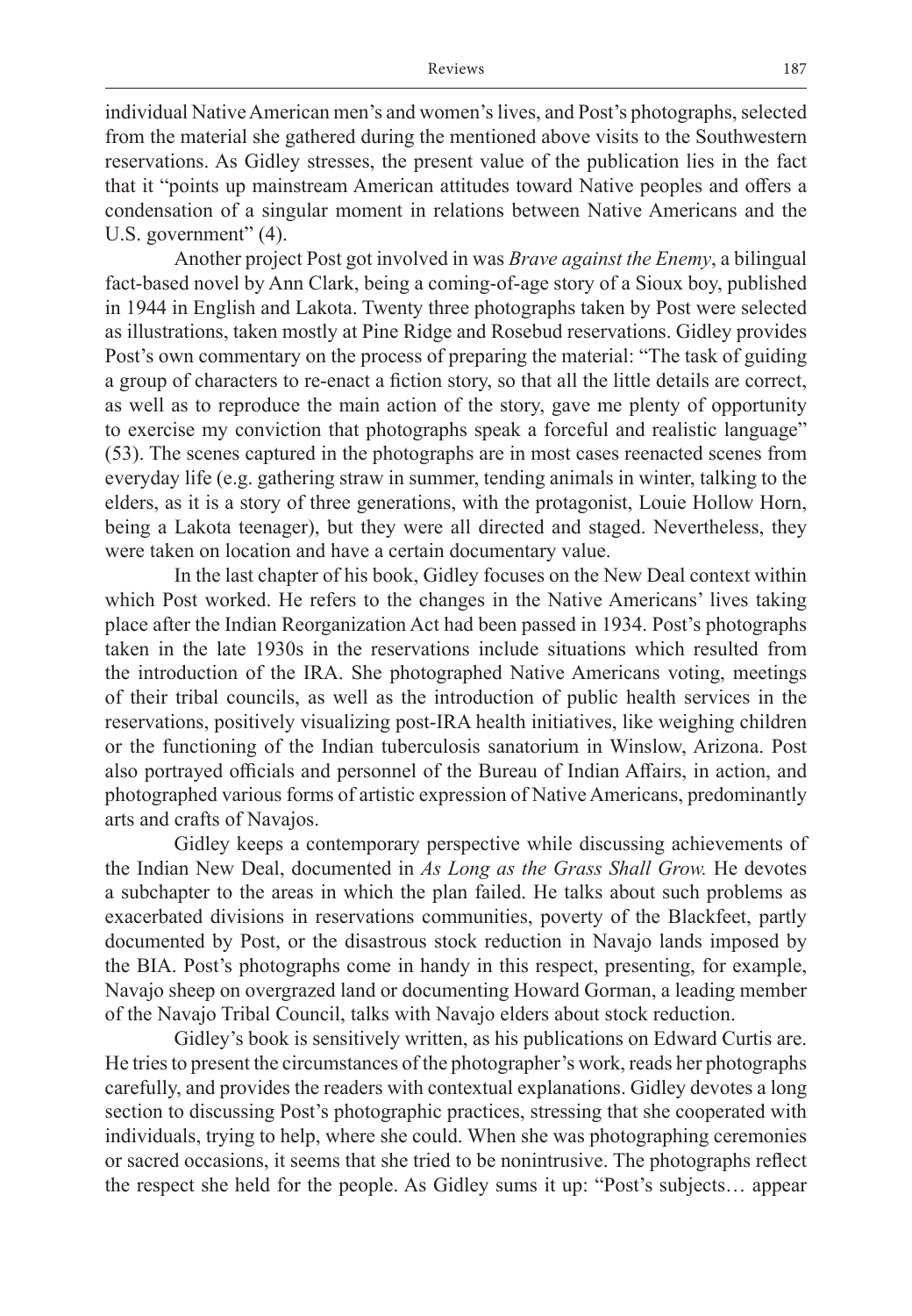to have offered themselves to the camera…. As viewers of the people in all these portraits… we feel the power of their presence" (81).

Summing up his considerations over Helen Post's work, Gidley expresses his regret that her output remains virtually unknown, despite being unrivaled in its extensiveness of documenting reservation life in the mid-twentieth century. As a reader, I am grateful to him for bringing Helen Post and her photographs back into the public realm, because by all means, they deserve it. As the author stresses, she "was committed to documentary photography," and, as she put it in an article quoted by Gidley, to "its democratic language, understood and appreciated by a widely diversified audience" (118). However, as we know, a diversified audience can provide diversified interpretations of various works of art, photographs included. Gidley's book gives us a chance to read and interpret Post's photographs for ourselves.

> Elżbieta Rokosz University of Rzeszów

## **Kacper Bartczak.** *Materia i autokreacja***.** *Dociekania w poetyce wielkościowej* **[Matter and Self-Creation: Investigations in the Poetics of Plenitude]***.*  **Gdańsk: słowo/obraz terytoria, 2019, 317 pages.**

Kacper Bartczak's latest essay collection, whose Polish title could be translated as *Matter and Self-Creation: Investigations in the Poetics of Plenitude,* apart from chapters on Cormac McCarthy, Witold Gombrowicz, John Ashbery, Wallace Stevens, William Carlos Williams, Rae Armantrout, and Peter Gizzi (among others), includes also an account of the author's coming of age as a reader, thinker, and writer. It is an important personal introduction, offered "instead of an introduction," mapping memories of early reading experiences that have laid the foundations for the book's conceptual framework, some elements of which Bartczak's readers may trace back to his 2009 *Świat nie-scalony* (Biuro Literackie, Wrocław, also reviewed in *PJAS*).

Outlined in the preface and rooted in the notion of plenitude, it is a proposal to look at certain kinds of texts as a condition for recognizing our numerous and complex entanglements with matter (5). From such literature, or *poems of plenitude*, there emerge models of personhood and states of subjectivity intertwined with the environment of the text and the world, characterized by reciprocity and plasticity, mutually proliferating and allowing for an abundance of interactions and epiphanies. Acknowledging his own entanglement with the discussed material, Bartczak focuses on texts positioning themselves on the borders, animated by language but conscious of the body and subjectivity, partaking in the spaces and events they are concerned with, and far from being external to them  $(5)$ —think of Dickinson "pouring her words" into the flesh of the world so that they also become flesh, capable of experiencing pain and ecstasy" (Bartczak 280),<sup>1</sup> the excesses of spring in Williams's "Spring and All" or Whitman and his catalogues that "draw in the matter of human interaction, embracing it, absorbing and transforming into a poem" (280). A poetic of plenitude tends to position "the literary text before theory" (10) insofar as the literary text is seen as anticipating

<sup>1</sup> Here, Bartczak refers to Peter Gizzi's reading of Dickinson in "Correspondences of the Book," *A Poetics of Criticism*, edited by J. Spahr, M. Wallace et al., Leave Books, 1994, pp. 179-185.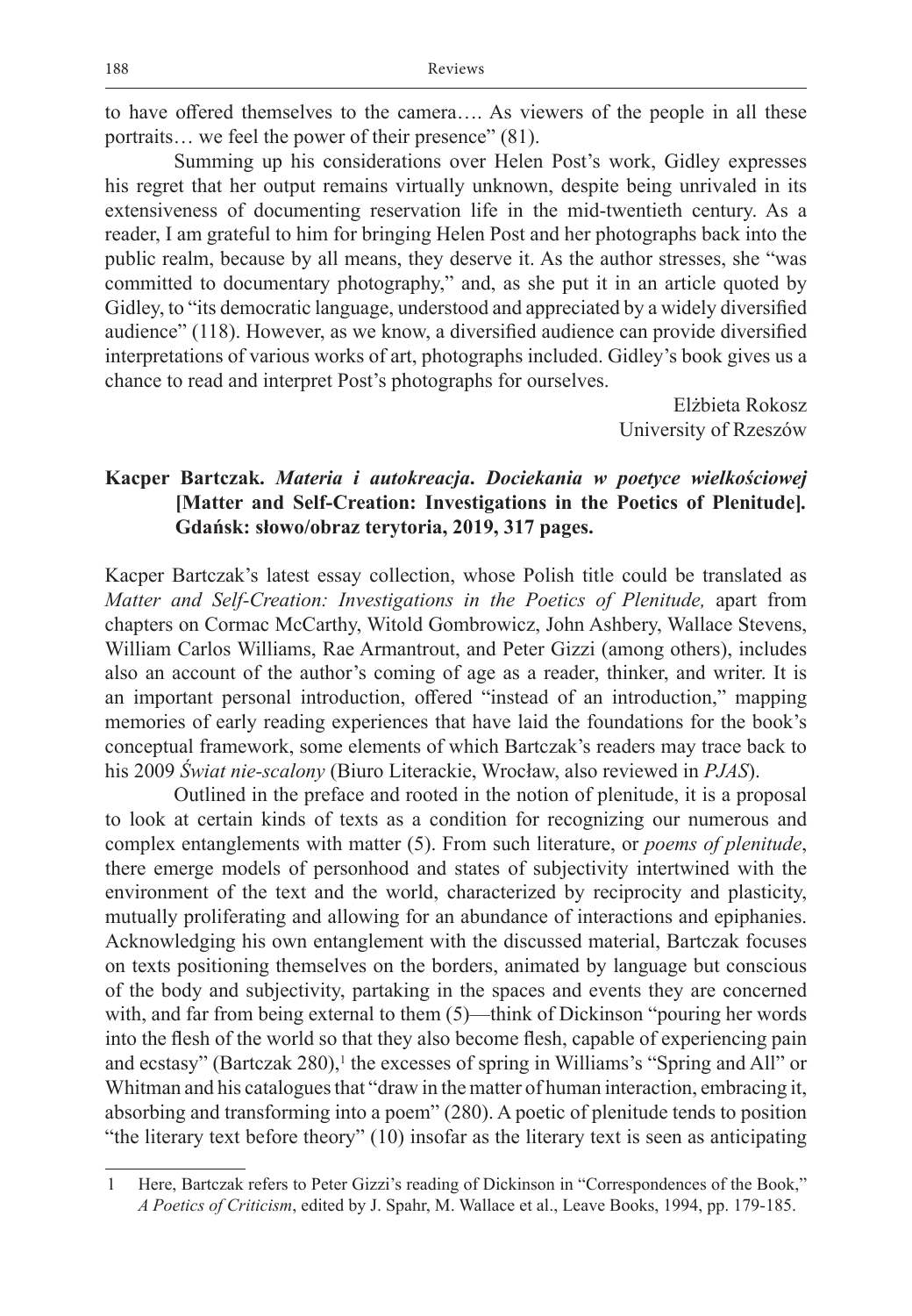its own theory, exerting certain pressures on the theoretical: Bartczak's introductory essay complements the preface with memories of some of the formative exposures to the "friction of the world, a spontaneous recognition of an authentic contact with the world" (14), whether in the form of Huck's discomfort with freshly starched clothes, glimmers of a larger void in Gombrowicz, or memories of skiing down the Beskid slopes and "the body transformed into a living text" (20), open to the openness of the world, reconfiguring the particles of text and matter into new correspondences and affinities springing from the mutual rereadings.

Bartczak positions himself, again, within the broadly conceived tradition of American pragmatism, with influences ranging from William James, John Dewey, Richard Rorty to Stanley Cavell, but views it, as James famously did reflecting on Papini, as a metaphorical hotel corridor<sup>2</sup>, a passage "in the midst of our theories," and a positive shared space "from which a hundred doors open into a hundred chambers" (James 339). All of these thinkers can be linked to the poetic of plenitude as they recognize that the basic human condition, our recognition of our belonging to the material world, and of its multiplicity, triggers its plasticity, understood as an endless array of interactions, mutual transformations, and acts of signification between the thinker and the matter (6). This pragmatist perspective mentioned briefly in the preface, unites Bartczak's collection but it is not imposed in any way or suggested as the only key to unlock the following chapters which contain attentive and thoroughly convincing readings of some of the most interesting Polish and American authors. Texts found in *Matter and Self-Creation* had been published before, in various volumes and forms, but have been reworked since, some of them quite significantly, revealing now clearer outlines of the corridor in Bartczak's hotel.

Essays in the first part of the book investigate the dynamics of the literary colliding with the material, and the resulting acts of (auto)creation. Bartczak's reading of McCarthy's *The Road* and its desolations, juxtaposed with his studies of the desert and instances of interpretative excess in *Blood Meridian* and *No Country for Old Men*, leads to a reexamination of realism itself (with which *The Road* experiments in its attempt to present not a world that *is* but one that has ended). In the following chapters, devoted to Gombrowicz's *Cosmos, Kronos* and *Diary*—approached, as McCarthy's writing, as *systems of prose* to show that the processes at hand can be traced within the wider category of literature, not just poetry (8)—and the work of John Ashbery, Bartczak emphasizes the cross-pollinating reciprocity of form and life, as a result of which the author, his life and work become one "in an autocreative cycle" (130). The second part of *Matter and Self-Ccreation* explores the modernist sources of the poetic of plenitude, visiting the status of the object in Wallace Stevens, the pragmatism of William Carlos Williams's poetic and aesthetic—inextricable from the empirical tissue of the lived reality, finally, different visibilities of the voice and of poverty (or, put more broadly, disintegration or degradation) in Williams and Krzysztof Siwczyk, a contemporary Polish poet whose works "store traces, echoes or parallels of the phenomena that are at play in Williams" (185). Part three, searching for the poetic of plenitude in contemporary American writing, returns briefly to Williams in the chapter

<sup>2</sup> For instance, in a conversation with Andrzej Frączysty, "Przybornik indywiduacji," *Mały Format* Feb. 2020, http://malyformat.com/2020/03/przybornik-indywiduacji/.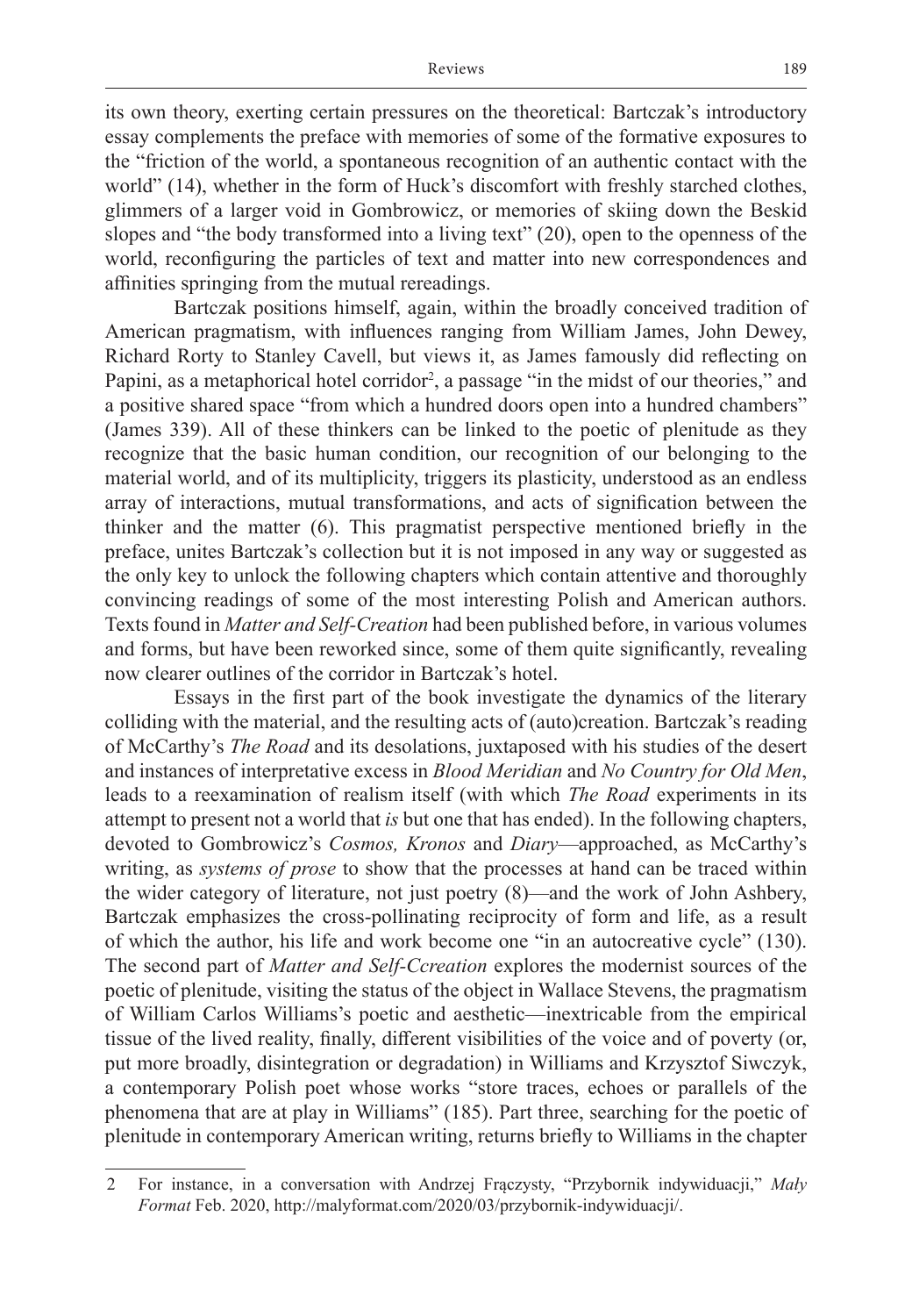on Rae Armantrout but does so in order to highlight the difference in their treatment of the familiar and the local, discussing Armantrout's revision of Williams's minimalism and the resulting special kind of figurativeness that Bartczak conceptualizes as "a reversed metaphor or the inductive field" of poems whose own metabolism and critical agency are offered to the readers instead of the safe harbor of pristine commonness in Williams and the objectivists (227, 247). The work of the poem is also the subject of the penultimate chapter, looking at the imitations of life and threshold singing in Peter Gizzi, who takes up and rewrites the lessons found in Stevens, Dickinson and Whitman, and their engagements with the natural world, oscillating between nothingness and excess in the space of the song that itself becomes a form of life. *Matter and Self-Creation* concludes with a chapter tracing the developments in Bartczak's theoretical inquiries into the status and role of the poetic text. Audaciously argued and supplemented with the author's own poetic work, it charts the journey from the concept of the *poem as a speaking organism* (proposed in "Wiersze, które się zachowują" [Poems that act], *Świat nie scalony*, 2009) through the *poem as an environment* ("One cannot simply say one reads them. These are texts one participates in, and it is a participation in a rich and heterogenous environment the access to which is found precisely in the space of the poem"; 280), leading to the idea of the contemporary poem as *formal field of plenitude*, an "empty formal body" and an engaged "transducer" of energy and matter in a disintegrating world.

It is a beautiful book, and an unobtrusively useful one. Read separately, each chapter will provide a nuanced, erudite discussion of some of the most intriguing American authors of the last century. As a whole, *Matter and Self-Ccreation* offers a way of reading that may also become a way of being in or with the world "fatally irradiated by the spectacle" (Andrzej Sosnowski qtd. in Bartczak 282), and its increasingly dark plenitudes.

#### **Work Cited**

James, William. "G. Papini and the Pragmatist Movement in Italy." *The Journal of Philosophy and Scientific Method*, vol. 3, no. 13, 21 June 1906, pp. 337-341.

> Anna Warso SWPS University, Warsaw

### **Małgorzata Myk.** *Upping the Ante of the Real: Speculative Poetics of Leslie Scalapino.* **Peter Lang, 2019, 312 pages.**

Poetry can be a philosophical exercise in a time of crisis, as shown by Małgorzata Myk's monograph on the work of Leslie Scalapino (1944-2010). The author has undertaken an ambitious task of exploring the radically experimental and generically heterogenous oeuvre of the American avant-garde poet, playwright, essayist, prose writer and artist, often associated with West Coast Language poets, but never really fitting this or any other grouping or critical label. The value of Myk's richly theoretical study lies not only in the comprehensiveness of her inquiry—which embraces Scalapino's prolific literary output as well as her numerous visual art projects—but,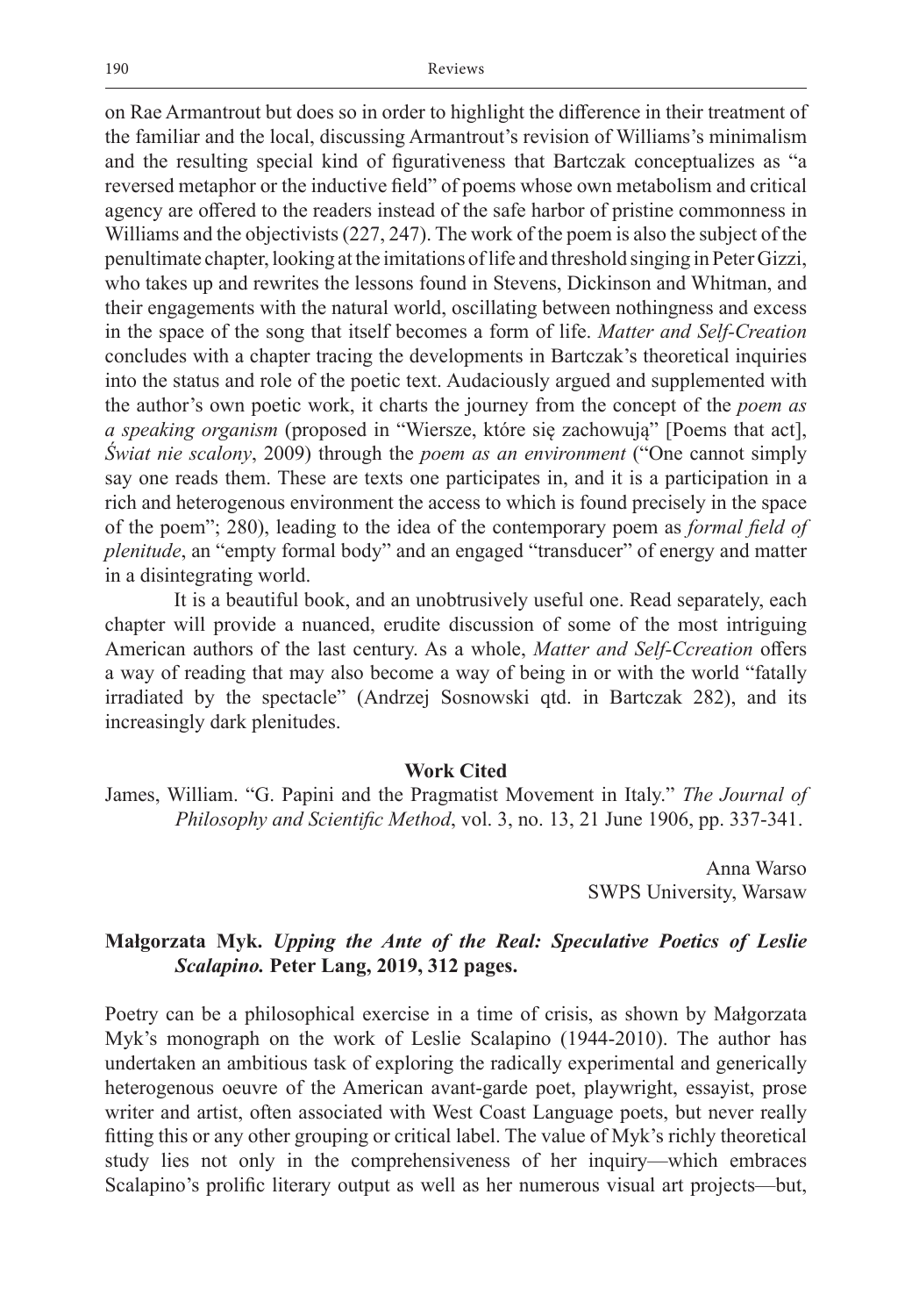above all, in the original interdisciplinary model of *speculative poetics*, proposed by the Lodz scholar, which allows for a new mapping of the poet's singular work. The model, based on a dialogic fusion of non-standard philosophies, including Catherine Malabou's materialist ontology, the radical materialism of Quentin Meillassoux, and new realism as proposed by François Laruelle and Maurizio Ferraris, remains sensitive to the idiosyncratic character of the poet's dictions and forms, matching the complexity of Scalapino's radical experimentation. The study, confronting, as the author herself admits, Scalapino's "elusive, intransigent poetic protocols" (7), illumines diverse trajectories of her artistic development, uncovering the speculative nature of her practices. The monograph taps into the most recent trend of transdisciplinary studies at the intersection of philosophy and poetry, including Anna Kałuża's *Splątane obiekty* (2019), Joan Retallack's *Poethical Wager* (2003), Kacper Bartczak's *Materia i autokreacja* (2019), and Lynn Keller's *Thinking Poetry* (2010), which demonstrate contemporary poetry's investigative and exploratory thrust, aimed at questioning and expanding the inherited epistemological, aesthetic, social as well as cultural paradigms. Poetry emerges from those interrogations as an activity of reading, thinking and experiencing—"a constructive preoccupation with what are unpredictable forms of life"—to borrow from Joan Retallack (1).

Scalapino certainly belongs to those philosophically inclined poets who stretch narrow paradigms of thought to imagine and probe realities and forms both of and beyond the known experience. In *Public World,* the poet observes that "writing is… an experiment of reality" (Scalapino 8) Considering her substantial output, which entails poetry, critical essays, experimental theatre pieces, various forms of fiction (e.g. mock detective and science fiction novels), inter-art collaborations, experimental autobiography, her practice has remained a considerable challenge for her critics. This is mostly owing to the generic interdiscursivity and instability of her works, their elusive and protean theoretical alliances, and their aesthetic and multi-modal eclecticism. The difficulty, as observed by Myk, lies also in the extreme disjunctiveness of her syntax, its oscillation between abstraction and referentiality, often to the point of communicative opacity, "radical formal transmutability" (7), and a wide range of 'actors', contexts, materials, media and textures within her work. In the special feature of *How2* devoted to her work, Laura Hinton aptly notes that Scalapino should be read at once as "an heir to American versions of surrealism; to the anti-institutional poetics of the Beats; to mystic American poets influenced by Asian philosophy" and that it is hard, if not counterproductive, to "make [her] restless text rest" ("Zither"). Interpreted nevertheless through the multiple lens of phenomenology, Marxist, feminist, life writing and poststructuralist theories, Scalapino's relentless and explosive experimentalism has both fascinated and resisted even her most diligent academic readers. Among the readings that foreground the philosophical and avantgarde contexts underlying her work there is Lagapa's essay on Scalapino's use of Zen Buddhist egoless philosophy (2006); Elizabeth Frost's study of the poet's affinities with feminist avant-garde experimentation after Gertrude Stein (1996); and Laura Hinton's investigation of freedom in the poet's autobiographical works (2004). And yet, until now, there had been no in-depth, comprehensively theorized, synthetic study of her oeuvre. Her multi-modal projects resisted comparative methodologies of intermedial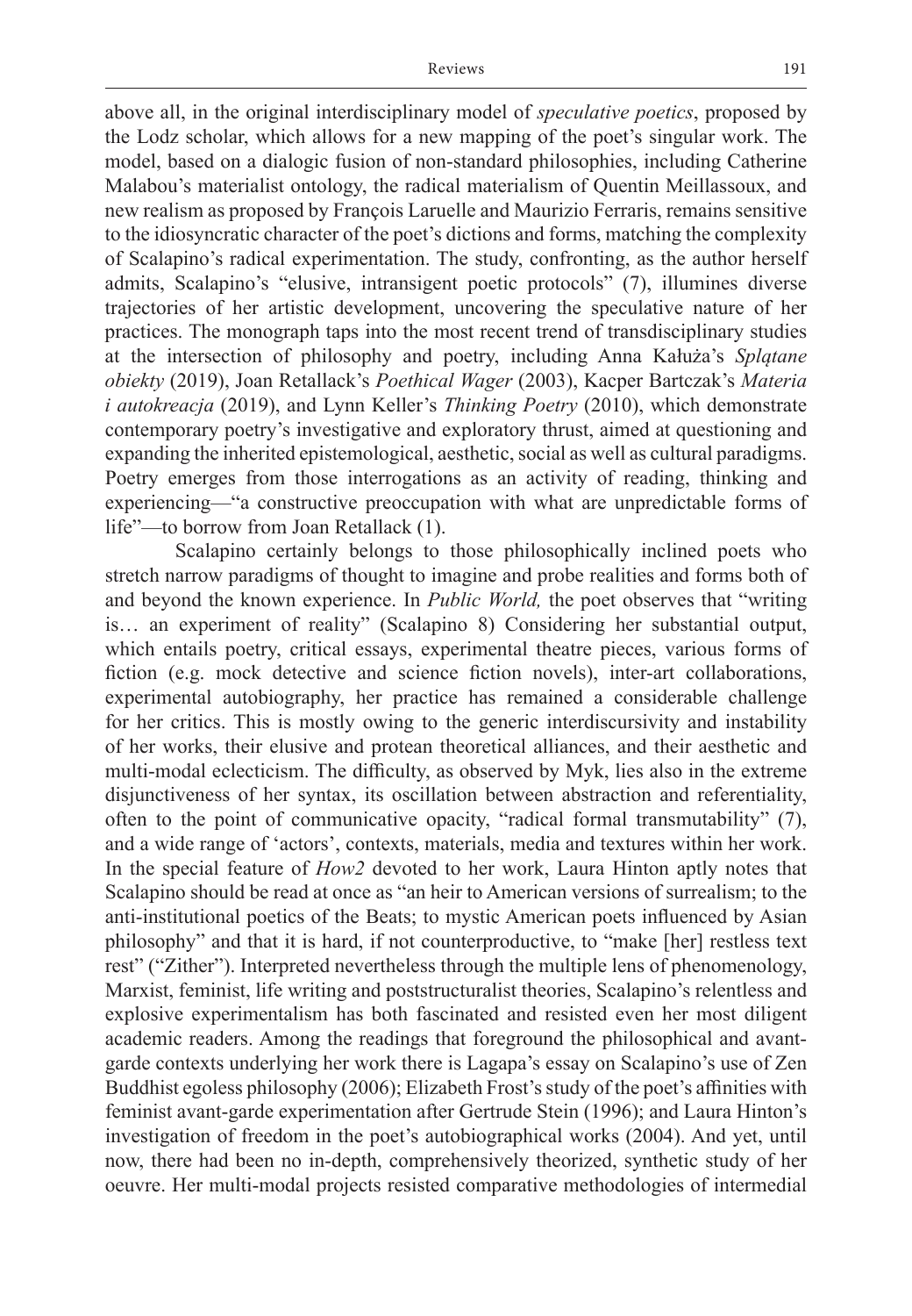studies, while her continuously transmuting poetics defied unequivocal artistic groupings and trending theoretical labels. The poet herself admitted in an interview that her distortions of conventional forms and "violations of genres" are meant "to go past the category of analysis" and "create a different plateau of reality in the reader, so that you'd have some way of approaching the phenomena of what's going on out there that is different from what we've created before. Analysis isn't enough" (Anne Brewster, Interview with Scalapino, n.p.). Given the above, Myk's more sustained and theoretically innovative engagement is a pioneering, ambitious and significant contribution to the study of this avant-garde artist. The Polish scholar discusses Scalapino's transgressive imagination against a backdrop of rich historical and literary contexts related to the practice of American avant-garde, especially Objectivist, Neo-Objectivist and Language poetry, contemporary philosophy, Buddhist spirituality and visual art, not only boldly challenging the critical status quo, but also seeking new and more capacious ways to interpret her hybrid forms.

In her engaging polemic with Scalapino's critics, Myk convincingly contends that the inherited theoretical field and terminological apparatus of the poststructuralist generation, which have dominated research trends in experimental poetry studies, are insufficient to capture the non-figurative, speculative impulse in Scalapino's writing, which, as the author argues, "is based on creative inadequacy, materiality, and conceptual as well as linguistic inexhaustibility" (Myk, "Horyzonty" 137). Thus, Myk's attempt to update the critical topography as regards the poet's practice by relating it to more recent paradigmatic transformations and materialist turns constitutes a great value in the monograph. Using both synthetic and analytic perspectives, the critic argues persuasively that new materialist and speculative optics resonate with Scalapino's onto-epistemological conception of form. Myk contends that for the author of *way* poetry is "an experimental modality of realism" (Myk, *Upping* 7). The poet aims at a radical integration of thought and matter, and works to undo binary categorizations reinforced by poststructuralist discourses and their deconstructive ideologies, inviting a multi-layered new materialist reading of her projects. The notion of "speculative poetics" proposed by Myk sheds a new light on the poet's strategies and complex reconfigurations of reality, subjectivity, identity and social relations, providing a functional conceptual paradigm for the study of Scalapino's formal experiments. Myk's meticulous study, also embracing unpublished archival materials, brings out intertwined—material, semiotic and performative—aspects of Scalapino's multimodal work, demonstrating that her poetics is not only a tool of experience, but also a mode of philosophical reflection and a form of experience itself.

The central question informing the study concerns Scalapino's preoccupation with definitions and conceptions of reality, along with attendant notions of essence, matter, identity, subjectivity, objectivity and thought. As shown by Myk, Scalapino's new materialist imagination works to transcend deconstructive aporias and negate sharp dualisms between the object and the subject, the individual and the world, word and image, rejecting also fragmentary, atomized visions of subjectivity, and shifting the focus from referentiality to the material dimension of being, language and thought.

To showcase the poet's life-long commitment to the evolution of form, Myk's monograph is divided into three thematic sections, each dealing with a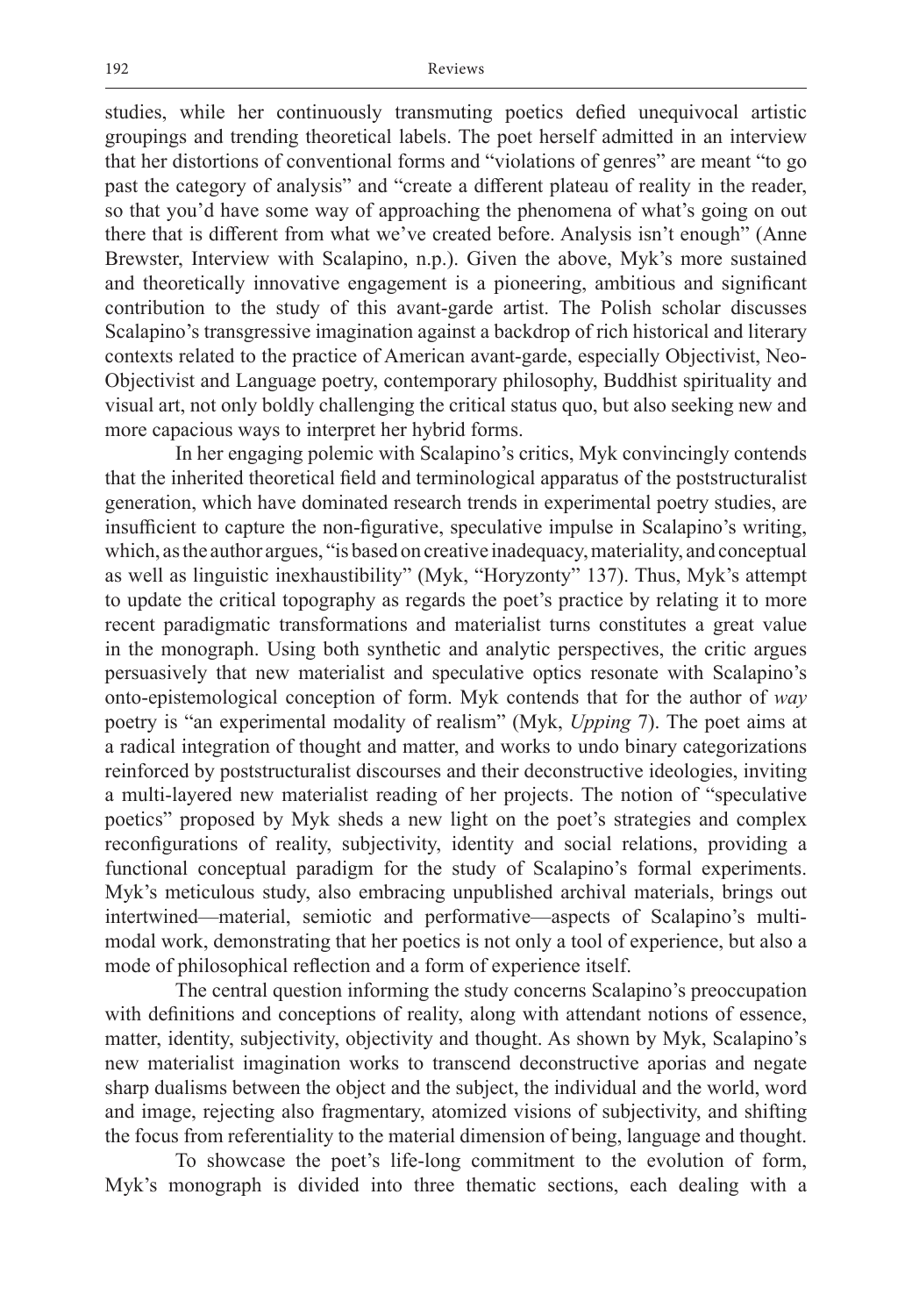different experiment. The arrangement is chronological, following the development of Scalapino's artistic practices from the 1970s to her late works from the first decade of the 21st century. The composition covers the diverse and multi-generic body of her work, foregrounding the interrogative nature of the artist's experiments and reflecting her notion of art as an incessant process of creation and breakdown of forms, always in search of better, more receptive methods of understanding the complex entanglements of the mind and matter. Respectful of the transgressive and ever-evolving character of Scalapino's projects, the critic provides interesting points of entry into their interrelational, open-ended, metamorphic, multifaceted, and transgeneric forms. The overarching concept of Myk's approach is that of plasticity, adapted from the post-deconstructive philosophy of Catherine Malabou. As shown in the analyses, Malabou's ideas are useful for confronting Scalapino's critical intelligence, as the French philosopher insists on the significance of form, along with its spatial, temporal, neuronal and figural aspects, and opposes its dematerializations in contemporary thought. Malabou treats plasticity as a highly operative concept which implies at once a receptive material form, a structure, and its transformative movement and potential dislocation. Plasticity ends the polarization between form and content and defines a form as always open to other forms, inherently capable of metamorphosis, self-annihilation and reorganization (Malabou *The Future of Hegel*; *What Should We Do*). Redefining essence as contingent, unstable, differentiating and transgressive, plasticity, Malabou contends, "has become the form of our world" (*What Should We Do* 9). The French philosopher differentiates further between "plasticity" and "flexibility," emphasizing the positive, actively transformative overtone of the former and the negative, mechanical adaptability, utility and passivity implied by the latter (see Malabou's *Plastic Materialities*, 2015). Defined in those terms, plasticity resonates strongly with Scalapino's concept of poetry as an event—a malleable, ontologically unstable potentiality, open to the contingency of the phenomena, relational and subject to constant transmutation, self-engenderment and self-regulation. The concept dissolves the boundaries between the external and the internal, paving the way for the dispersion of subjectivity and questioning the autonomy of the subject. Fittingly applied to illumine Scalapino's poetic strategies and development, the concept informs and integrates various threads of Myk's engaging argument.

Throughout, Myk remains sensitive to the sensual, ethical, sociopolitical as well as aesthetic aspects of Scalapino's work. For example, in the chapter titled "The Erotic as (Non)Ground," the critic convincingly argues that eroticism, marginalized in the discourses of language poetry with which Scalapino is often linked, is an integral part of the poet's project. A tool of (self)knowledge, as shown by the scholar, the erotic also becomes a radically emancipatory form of writing which aims at dismantling patriarchal structures and discourses of domination and power. In her analyses, Myk builds intriguing convergences between eroticism, politics, and the space of the text, arguing that Scalapino's experiments restore the erotic to the social space and rehabilitate eros as a space of action and social engagement. The critic also problematizes the abstract, anti-figurative impulse in Scalapino's work, situating her minimalist, antinarrative forms among gestures of protest against the representational abuses of literary language in confrontation with victims of suffering and social exclusion. Referring to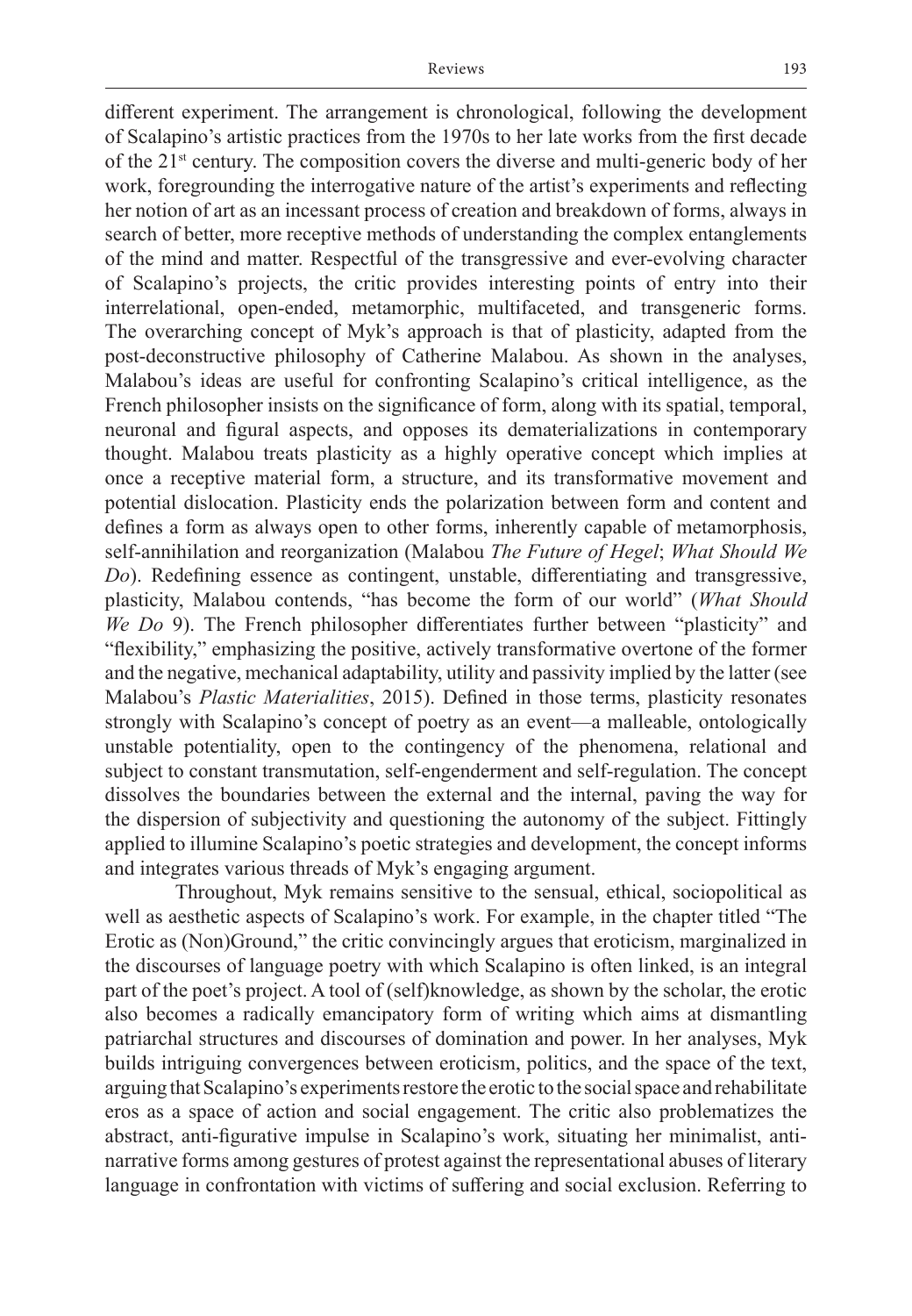the ethical considerations of François Laruelle and Richard Rorty, Myk examines the radicalization of the poet's language, which constantly destabilizes the comfortable positions of the observer, revealing the inherent relationality of the objective gaze.

Myk's interrogations of Scalapino's intermedial practices are particularly rich in fresh findings and impressive in their interdisciplinary scope. Using the medium of photography in her photo-texts and installations, here exemplified by *Crowd and not evening or light* and *The Tango*, Scalapino probed the nature of the wordimage relationship, looking into the limits of the illustrative and representational function of images, and proposing a tighter alliance between the photo-image and thought. The conceptual framework for Myk's analysis of those forms is Laruelle's radical non-philosophy, in particular his essay "The Concept of Non-Photography," in which the French philosopher postulates moving away from transcendence and its representational impulses towards immanent realism. As argued by Myk, the concept of non-photography, which Laruelle derives from non-philosophy, enables a non-hierarchical and anti-dualistic thinking about the word-image relationship that reveals extra-linguistic dimensions of experience. Myk employs the notion of nonphotographic optics to highlight and nuance the theme of trauma, which runs through Scalapino's works, showing that the traumatic content resurfaces both in the dialogue and in the radical ruptures between images and words. In her reading of Scalapino's intermedial trilogy, which includes three texts from the 1990s—*The Return of Painting*, *The Pearl*, and *Orion*—Myk explores the poetics and politics of negativity, addressing the speculative potential of the discontinuous and primarily spatial form of the comic book. What Myk problematizes here are the new forms of subjectivity that emerge in the negative spaces of Scalapino's forms. While the analyses are firmly grounded in the micro-reading of the poet's texts, they lack an in-depth reflection on the nature of the medium, in particular the temporal-spatial paradigm of the comic book, which is the starting point for Scalapino's intergeneric experiments.

In the final section, Myk focuses on Scalapino's late texts—*Floats Horse-Floats or Horse-Flows* (2010) and *The Dihedrons Gazelle-Dihedrals Zoom* (2010) which are aleatoric experiments, derived from the poet's interest in surrealism and neurolinguistics. The poems in those volumes are particularly challenging, due to their improvisational nature and the aleatory combinations of words and images. Myk confronts their opacity and surrealist imagery with an interpretative model based on Quentin Meillassoux's study of the relationship between randomness and necessity, and his postulated genre of extro-science fiction. Scalapino's aleatoric language, as shown by the critic, is capable of self-regulation and autopoietic activity, which complexifies the sensory texture of her diction and leads to an alignment of affect and intellect. The poet's revisionist approach to image is discussed here in juxtaposition with the representations of space in Joan Fontcuberta's photographic series *Landscapes Without Memory* and the film *Kekexili: Mountain Patrol* by Lu Chuan, which served as intermedial counterpoints for the poet.

Christopher Nealon notes that much of the most recent poetry "seem[s] to be written out of some set of conditions we are still struggling to name, conditions not quite matching the major accounts of the postmodern" (583–84). The erudite and intellectually provocative philosophical underpinnings of Myk's inquiry certainly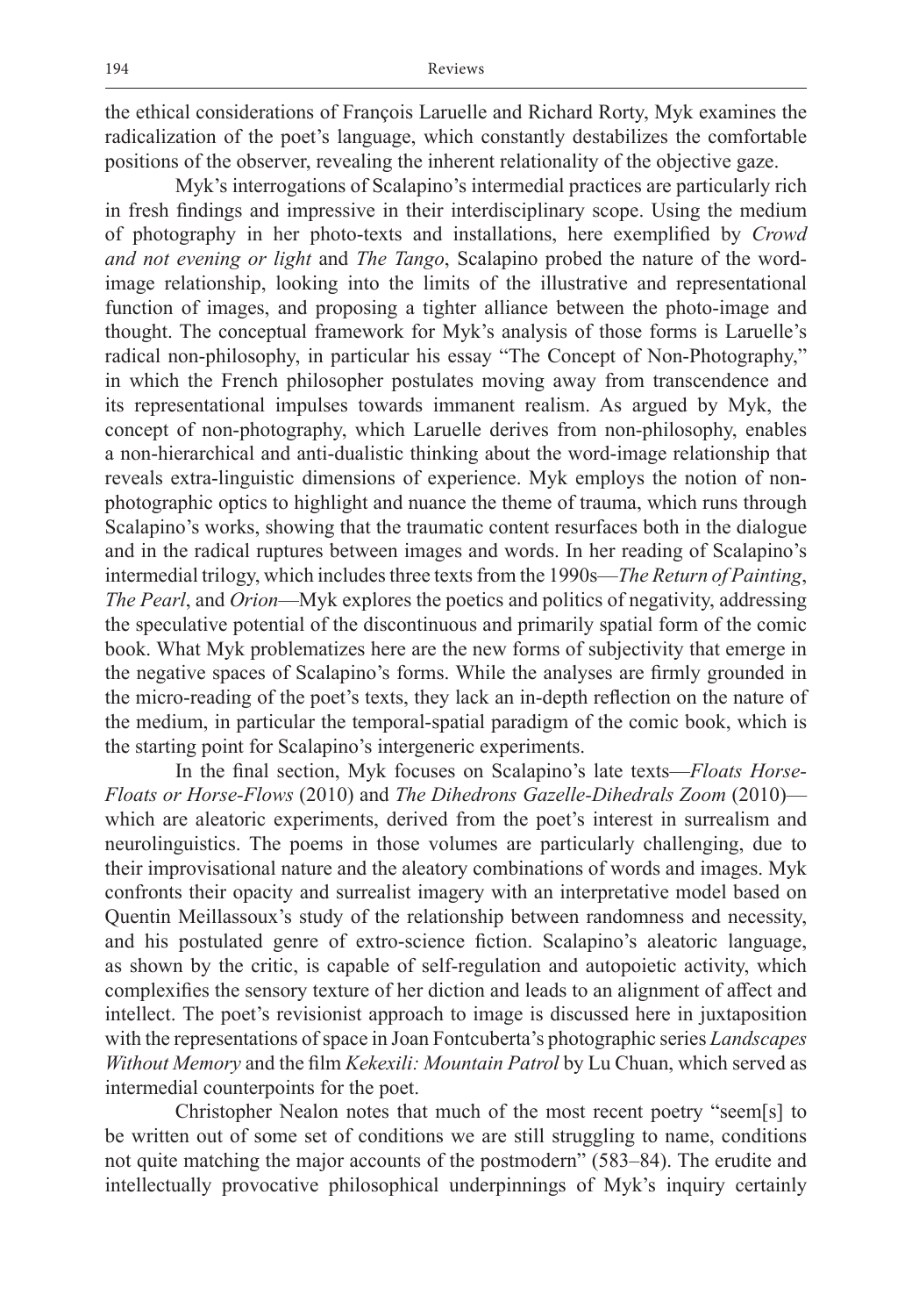enrich our understanding of those conditions, showing furthermore that epistemology and experience are one and the same thing in Scalapino's radical investigations of reality.

Myk's study is an encounter of two acute critical minds—the poet's and that of her attentive and passionate critic—both engaged in "writing as a form of exchange" (Scalapino, Interview, n.p.). The only issue I have with this erudite and well researched inquiry is Myk's minimalist use of source texts. The chapters would have benefited from more generous references to Scalapino's texts and a closer reading of individual pieces, as the argument strikes me at times as too general. Some chapters are rather sparsely illustrated by examples, failing to give full justice to the non-representational, abstract, and multi-sensorial aspects of Scalapino's singular diction. Myk's chief aim is to show the parallels and intersections between Scalapino's philosophical orientation and materialist ontologies, and this is done very convincingly throughout the monograph; however, the dense philosophical and theoretical contexts sometimes overburden the analyses, allowing the conceptual apparatus to dominate the textual hermeneutics.

Those isolated problems do not diminish the pioneering value of this insightful and thought-provoking monograph. Situating Scalapino's work at the center of contemporary philosophical debates concerning the subject, the nature of existence, and reality, Myk's interdisciplinary approach offers intellectually rich insights into the plasticity of Scalapino's forms. The first book on the poet, *Upping the Ante of the Real*  paves the way for future studies of Scalapino and avant-garde poetics.

#### **Works Cited**

- Brewster Anne. "'We're always at war': The Worlding of Writing/Reading. An Interview with Leslie Scalapino." *How2*, vol. 2, no. 2, 2004. Special Feature on Leslie Scalapino.
- Frost, Elisabeth A. "Signifyin(g) on Stein: The Revisionist Poetics of Harryette Mullen and Leslie Scalapino." *Postmodern Culture*, vol. 5, no. 3, 1995.
- ——. "How Bodies Act: Leslie Scalapino's Still Performance." *How2*, vol. 2, no. 2, 2004, Special Feature on Leslie Scalapino.
- ——. An Interview with Leslie Scalapino. *Contemporary Literature*, vol. 37, no. 1, 1996, pp. 1-23.
- Hinton, Laura. "Zither & (Autobiographical) Introduction: The Writings of Leslie Scalapino." *How2*, vol. 2, no. 2, 2004, Special Feature on Leslie Scalapino.
- Lagapa, Jason. "Something from Nothing: The Disontological Poetics of Leslie Scalapino." *Contemporary Literature*, vol. 47, no. 1, 2006, pp. 30-61.
- Malabou, Catherine. *The Future of Hegel: Plasticity, Temporality, and Dialectic*. Routledge, 2005.
	- ——. *What Should We Do with Our Brain*? Fordham UP, 2008.
- Myk, Małgorzata. "Horyzonty Radykalnej Immanencji: Foto-Teksty Leslie Scalapino (*Crowd* and *Not Evening or Light* i *The Tango*)." *Literatura Wykadrowana,*  edited by Jacek Kowalski and Michał Pranke. "ProLog," 2016, pp. 121-141.
- Nealon, Christopher. "Camp Messianism, or, the Hopes of Poetry in Late-Late Capitalism." *American Literature*, vol. 76, no. 3, 2004, pp. 579–602.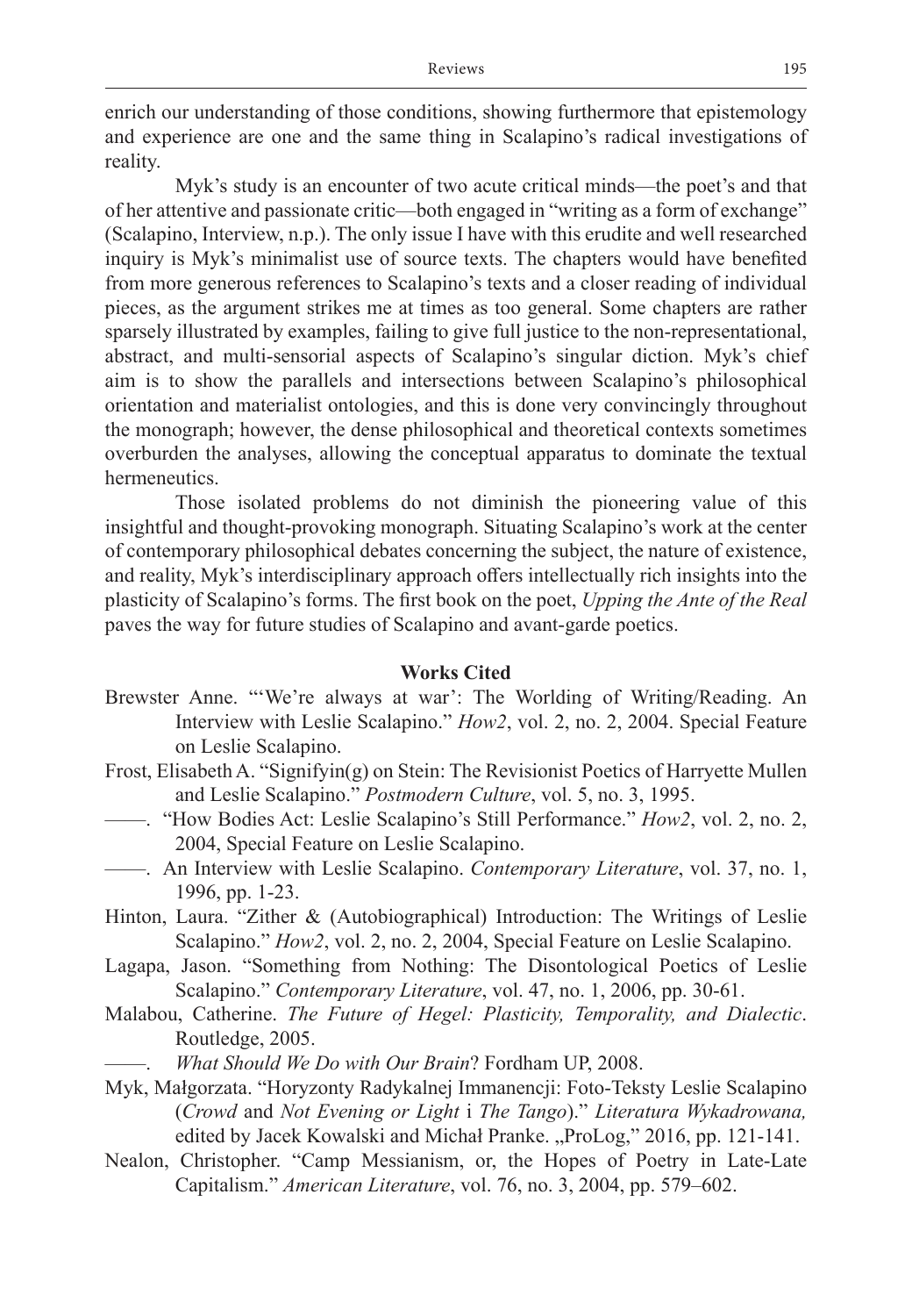Retallack, Joan. *Poethical Wager.* U of California P, 2003.

Scalapino, Leslie. *The Public World/Syntactically Impermanence.* Hanover: Wesleyan UP, 1999.

> Paulina Ambroży Adam Mickiewicz University

## **Łukasz Muniowski.** *Three-Pointer! A 40-Year NBA History.* **McFarland, 2020, 208 pages.**

In early 2021, an NBA fan, who not only watches the games but also follows the news and reports on the developments in the greatest basketball league in the world, could come across headlines such as: "Golden State Warriors: Kelly Oubre is the worst 3-point shooter in the NBA"1 or "The Utah Jazz just had the best 3-point shooting month in NBA history."<sup>2</sup> Basketball's beat writers' focus on this single aspect of players' and teams' basketball arsenal may seem obvious as the NBA is in the midst of the Golden Age of 3-point shooting. However, it has not always been so. It has taken the NBA decades to not only incorporate the 3-point shot but to actually utilize it in a manner the shot was meant to be—a *spectacular* and *tactically efficient* play. Muniowski's *Three-Pointer! A 40-Year NBA History* is a fascinating story of the evolution of the 3-point shot and the league where the shot is best utilized. The book is also much more.

Muniowski's book is a work of passion harnessed in intellectual approach and academic rigor which makes *Three-Pointer!* a not-for-everybody book, which is by no means criticism of the book. Muniowski's historical novel with limited dialogues, while filled with interesting narratives which include players's biographies and even anecdotes, may overwhelm some readers with abundance of statistical data and names of: players, coaches and executives; however, it is only a testament to author's meticulousness and broad knowledge of the subject matter. In his book, Muniowski blends the technical with the poetic when providing statistics and analysis on the mechanics of the 3-pointer or explaining why shooting percentage is a factor; he also paints narratives of rich and eventful life stories of the book's (numerous) protagonists, which provides the humanistic element to the analytical work.

Each of the chapters begins with a player (or a play) that contributed to the increase in importance of the 3-point shot and places the said player (or the play) in clearly outlined context, which results in each chapter having a distinct theme which reveals itself in the stories told by the author.

The Introduction*,* apart from the usual outline of the book, offers detailed explanation of what a 3-poitner is and how its introduction kick started the evolution of the game of basketball (mainly in the NBA, although other professional and semiprofessional American basketball (mainly in the NBA, although other professional and semi-professional leagues, teams, and players are mentioned). Muniowski paints a

<sup>1</sup> https://hoopshabit.com/2021/01/27/golden-state-warriors-kelly-oubre-3-point/?utm\_ source=flipboard&utm\_medium=referral&utm\_campaign=flipboard

<sup>2</sup> https://www.deseret.com/sports/2021/2/1/22260626/the-utah-jazz-just-had-the-best-3-pointshooting-month-in-nba-history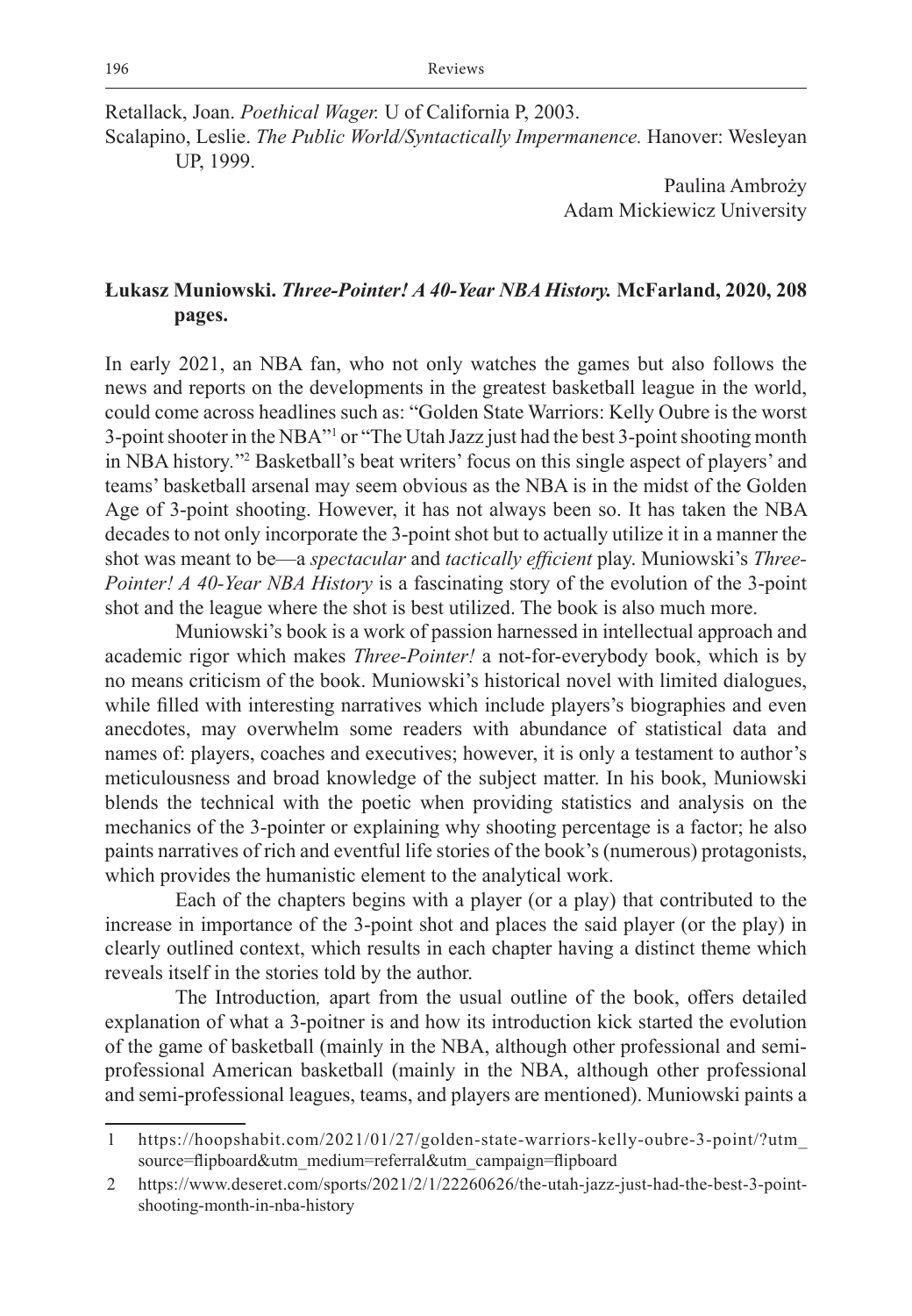historical background to how the 3-point line came into being and how it found its way into the NBA. The author also clearly defines what it takes and means to be a shooter in the game of basketball.

One way in which the Introduction foreshadows the content of the following chapters is by revealing an intricate network of connections between the players, coaches, and executives whom the book is, in fact, about. For example, the reader of *Three-Pointer!* will learn Steph Curry (Chapter X), who is a son of a great 3-point shooter, Dell Curry and is coached by a 1997 3-Point Contest winner, Steve Kerr (Chapter VII) will, by the time he retires as the greatest 3-oint shooter in NBA's history, overtake Ray Allen (Chapter IX), who still holds the record for most 3-pointers made and was one of the first members of Jordan (Chapter IV) Brand, played on a team coached by Chris Ford (Chapter I), who made NBA's first ever 3-point shot. While the connections drawn by Muniowski may sometimes seem forced and repetitive in the way the same names reappear throughout the text, the fact is that Muniowski reveals a certain, important truth about the NBA—it truly is the greatest league in the world as its players are an elite group of individuals selected from the best of the best. And, while many of them did not earn their place in the Basketball Hall of Fame, they were the unsung heroes of the evolution of the game and *Three-Pointer!* is a fitting tribute to their contributions.

The theme of Chapter I—"October 12, 1979: Chris Ford Makes the First Three-Pointer in League History"—is "It's a sport alright, but it's a spectator sport." In the chapter, Muniowski analyzes the impact different individuals had on the collegiate and professional basketball leagues in 1950s and 60s, among whom most prominent were George Mikan, who introduced the 3-point shot to the ABA; Howard A. Hobson—a basketball coach and theoretician, who was among the first to encourage players to adopt two-handed, long-distance shooting; Abe Saperstein, who gained fame as the manager of Harlem Globetrotters and introduced the 3-point line to the ABL in 1961; and Chris Ford, who shot the first recorded 3-pointer in the NBA.

In this chapter, Muniowski presents the long and uneasy way the 3-point shot had to go before it made it to the NBA in 1979. As one of many rule changes that have been introduced to the game of basketball, the introduction of 3-point line was the result of purely sports and marketing reasons. For example, the "goaltending" rule made the game fairer, and the "24-second clock" made it faster and more exciting. Analogically, Hobson advocated long-distance shots from tactical perspective, Saperstein saw the play as a marketing tool, which would attract more spectators. When the NBA adopted the 3-point line in 1979, it was, in fact, part of the league's strategy to restore its positive image and improve ratings. From the beginning the rules introduced to the game were of marketing value as their idea was to make basketball more of a spectator sport and make it more "exciting" to the audiences (and players as well). It seems that the philosophy of "faster, better, cheaper" introduced by NASA in 1990s had been employed by basketball managers already in the sixties. The chapter also features stories about the contributions of: Forrest Allen, Bill Sharman, Dennis Murphy, and Louie Dampier.

In Chapter II, "February 6, 1988: Larry Bird Reclaims the Title of the Three-Point King*,*" Muniowski presents the first superstar who embraced the 3-point shot.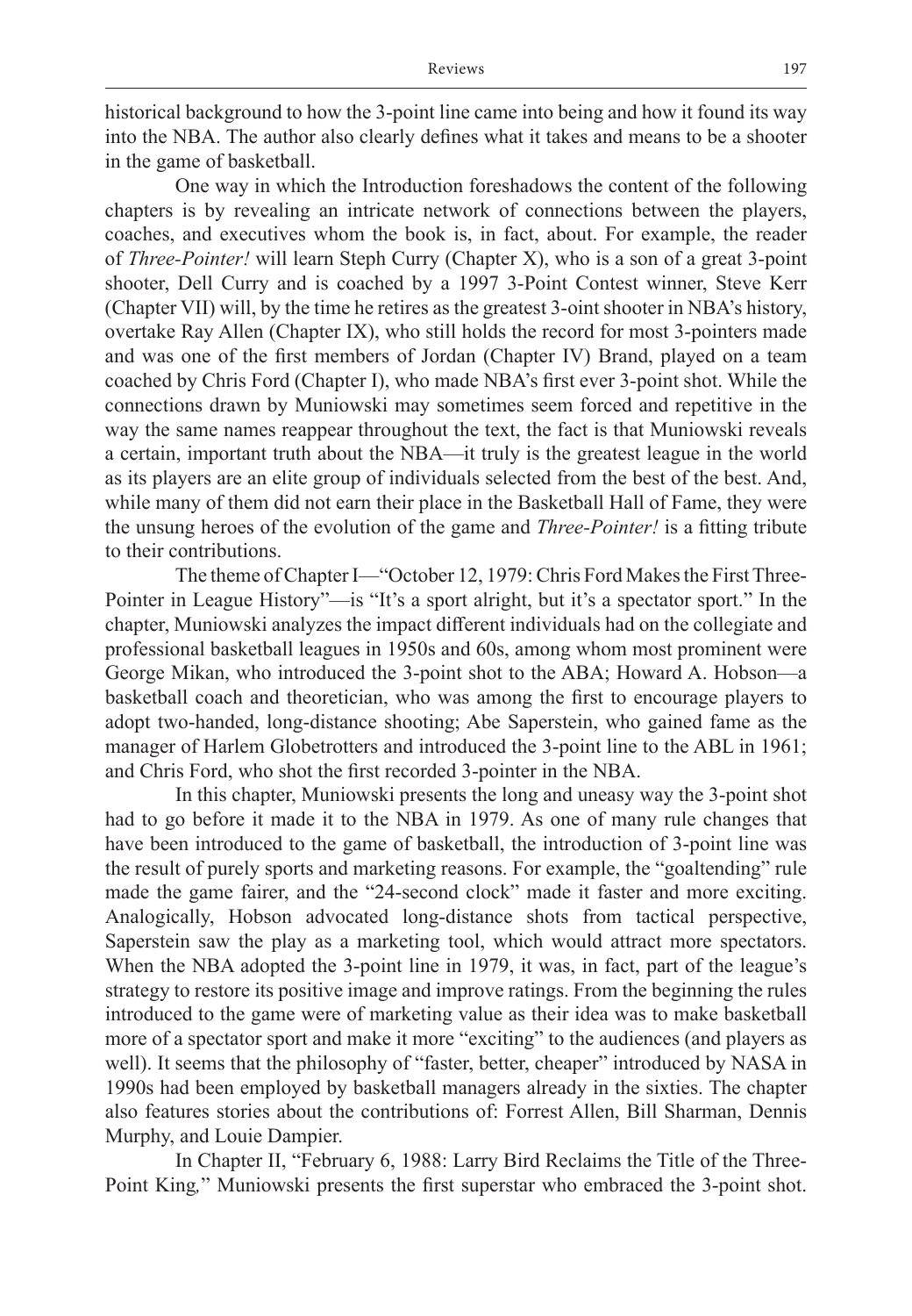The player was Larry Bird, who was a phenomenal player and a superstar first, and a great 3-point shooter second. The detailed description of Bird's persona and accomplishments confirm author's claim that in order to be a great shooter, one needs to heave confidence in their shot, and no one was more confident in their shooting abilities than Larry Bird. The chapter about "Larry Legend" illustrates how sports legends come into being as a result of accomplishments and narratives surrounding them. Bird's 3-pointers work as narratives as their significance was not only from a competition standpoint (buzzer beaters!), but also because they were preceded by trash-talking which makes for great sports literature.

Bird's triumphs in the 3-Point Contest also signify the change of basketball culture in 1980s influenced by the growing impact of media and business. The first All-Star Game in 1951 was a marketing tool, so was the introduction of the three-point line in 1979, and so was the expansion of the All-Star Game into an All-Star Weekend featuring various events, most marketable of which have been the Slum Dunk Contest and the 3-Point Contest, in which Bird dominated. Not surprisingly, each of the highly mediated events during the All-Star Weekend is one featuring offensive basketball plays—no defense or hard-fought wins, as Walt Frazier complained, only the show and the spectacle. The chapter also features stories about the contributions of: Bill Laimbeer, Craig Ehlo, Craig Hodges, Dale Ellis, and Danny Ainge.

Chapter III—"March 23, 1991: Michael Adams Scores 54 Points with Particularly Ugly Shots"—epitomizes the main theme of the whole book: "Basketball is a team sport." Each sport has its stars and superstars, who are promoted by their leagues in order to sell tickets and make broadcast deals. It may be argued that no league has been more efficient in promoting its stars than the NBA—Kareem, Larry, Magic, MJ, Kobe, Lebron—no last names necessary. The media exposure of these "gods of basketball" ever since the "Geo Mikan vs. Knicks" marketing scheme (Chapter I) has resulted in a misapprehension that they were able to carry their teams on their shoulders and win championships by themselves. Obviously, this is not the case; in the long run of the NBA season followed by the Play-offs, any team's success depends on a number of factors, of which the role players' contributions may be the most significant one. By highlighting the career of Michael Adams, Muniowski demonstrates not only how 3-pointer helped players, who otherwise would have never made it to the NBA, flourish or at least contribute, but also glorifies basketball for what it is—a team sport. The chapter also features stories about the contributions of: Isiah Thomas (the other one), Terrell Brandon, Calvin Murphy, Bob Moe, 1980s Denver Nuggets, Shawn Marion, Matt Bonner, Derek Fisher, and Chris Jackson/Mahmoud Abdul-Rauf.

The theme of Chapter IV—"June 3, 1992: Michael Jordan Shrugs His Way to Another Memorable Performance"—is "The beauty of sports lies in its unpredictability." Whenever one goes to YouTube to search for greatest: plays, moments, or performances in the history of the NBA, one will almost certainly come across the clip of Michael Jordan shrugging his arms after making his sixth 3-pointer of the first half of Game 1 of 1992 NBA Finals. While "The Shrug" has been interpreted in various ways (including as display of arrogance and Jordan's way of saying "Well, I am the greatest"), the prevalent interpretation is that of Jordan's own surprise with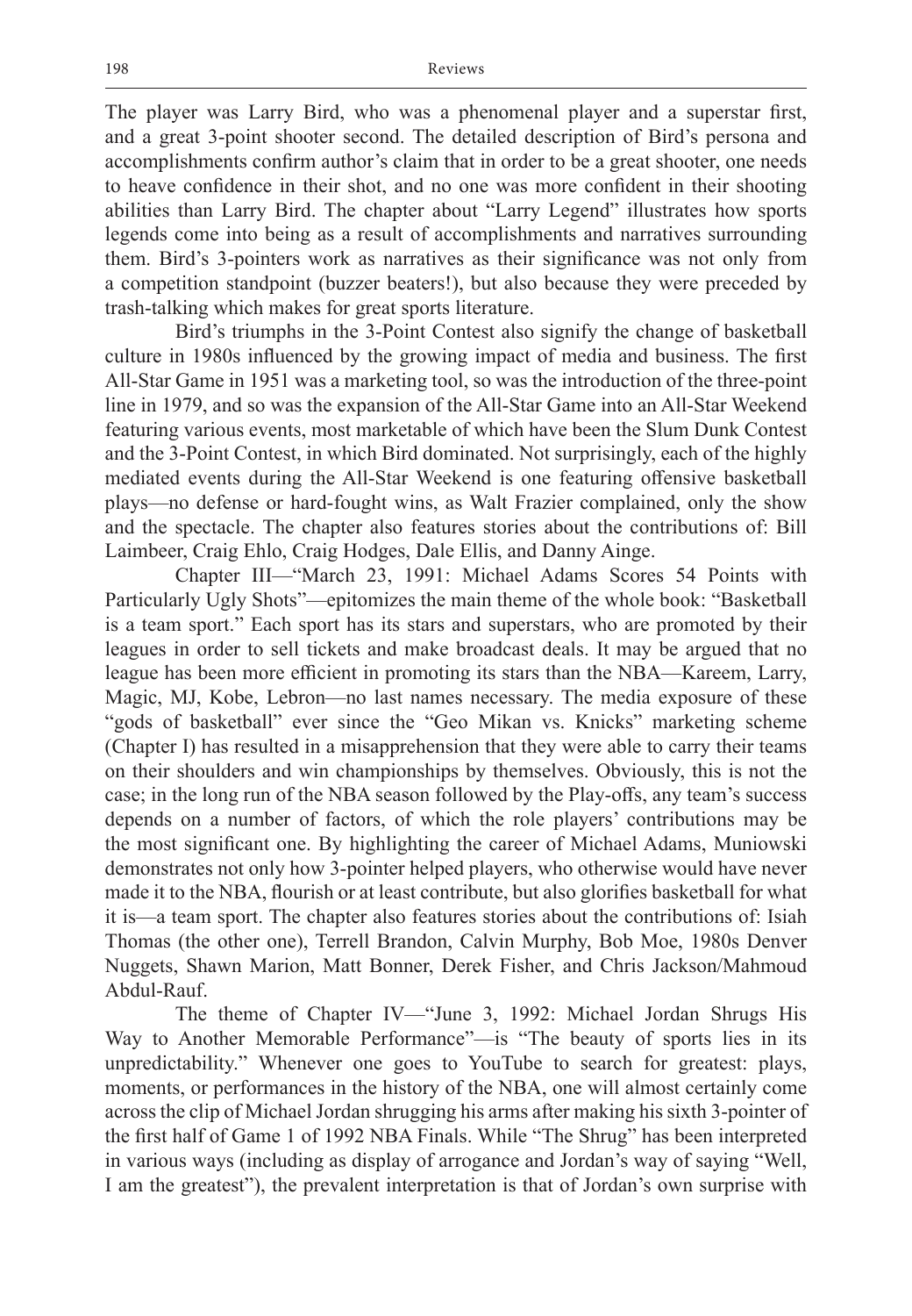what he had just achieved. This interpretation is supported by the fact that Jordan's performance in the said game was unpredictable—Jordan had never been known for his outside shooting and yet, when it was necessary or challenged, he utilized the 3-point shot which made him a complete player. In the chapter, Muniowski demonstrates how the fact that NBA's biggest star embraced the 3-point shot validated the play, illustrates the importance of the competitive drive in the athlete's career, and provides examples of how unpredictable moments in NBA's history (Sam Bowie chosen over Jordan on 1984 NBA Draft, John Paxon's 3-pointer in Game 6 of 1993 Finals) make for some of its best narratives. The chapter also features stories about the contributions of: John Paxon, Dan Majerle, Danny Ainge, Clyde Drexler, and Scottie Pippen.

While Chapter V—"May 7, 1995: Reggie Miller Scores Eight Points in Nine Seconds Against the Knicks"—provides fascinating sports narratives of the first true 3-point expert in Reggie Miller, the thrill of clutch plays and how "game recognizes game," the actual theme of the chapter is "Conflict." In Muniowski's account of the history of Indiana basketball, conflict has many faces. The story of Reggie Miller vs. the New York Knicks presents conflict between opposing teams as a reflection of tribal mentality of the fans of rivaling cities, which is an integral part of spectator sport and shows how despite the conflict, there is a place for displays of respect towards the foe. Muniowski himself pays due respect to Cheryl Miller (Reggie's sister), who was one of the reasons why WNBA came into being. However, the chapter also displays the darker side of conflict. The stories of Bobby Knight and Steve Alford reveal how deeply rooted racial division is in certain parts of the USA. The chapter also features stories about the contributions of: Steve Alford, Bobby Knight, Chuck Person, Scott Skiles, Cheryl Miller, Larry Brown, John Starks, and Mark Jackson.

By introducing the story of George McCloud in Chapter VI, "April 19, 1996: George McCloud Goes from Draft Bust to NBA Record Holder," Muniowski, on the one hand offers the theme of "from zero to hero" and the NBA's version of the American Dream. The McCloud narrative is probably the most dramatic one as it portrays the player's career and private life, which was marked by personal tragedies, reveal the triumph of the spirit, which was possible in large part due to chance when McCloud got his chance to shine only after another player was injured. On the other hand, Muniowski (again) demonstrates the marketing forces behind rule changes in the NBA (shortening the 3-point line distance) and how the change allowed certain players to leave their mark on the league's history (Majerle). The author also describes how celebrity journalism came into being and provides a nice throwback to the pop-culture of the 1990s. The chapter also features stories about the contributions of: Pat Riley, Dan Majerle, Detlef Schrempf, Steve Kerr, Dick Motta, 1990s Dallas Mavericks, Jason Kidd, and Dennis Scott.

The theme of Chapter VII, "February 8–9, 1997: Steve Kerr and Glen Rice Dominate the All-Star Weekend," is "NBA's alternate reality," in which a blue-eyed, blonde Steve Kerr, instead of enjoying the "white privilege," is an underdog and Glen Rice's athletic body is not seen as "threatening, black male one" but makes him a star. Both gentlemen were also gifted 3-point shooters. Muniowski also touches on the topic of the relativity of time. While Rice enjoyed his 15 minutes of fame in 1997 when his performance overshadowed Michael Jordan himself, who in the same All-Star Game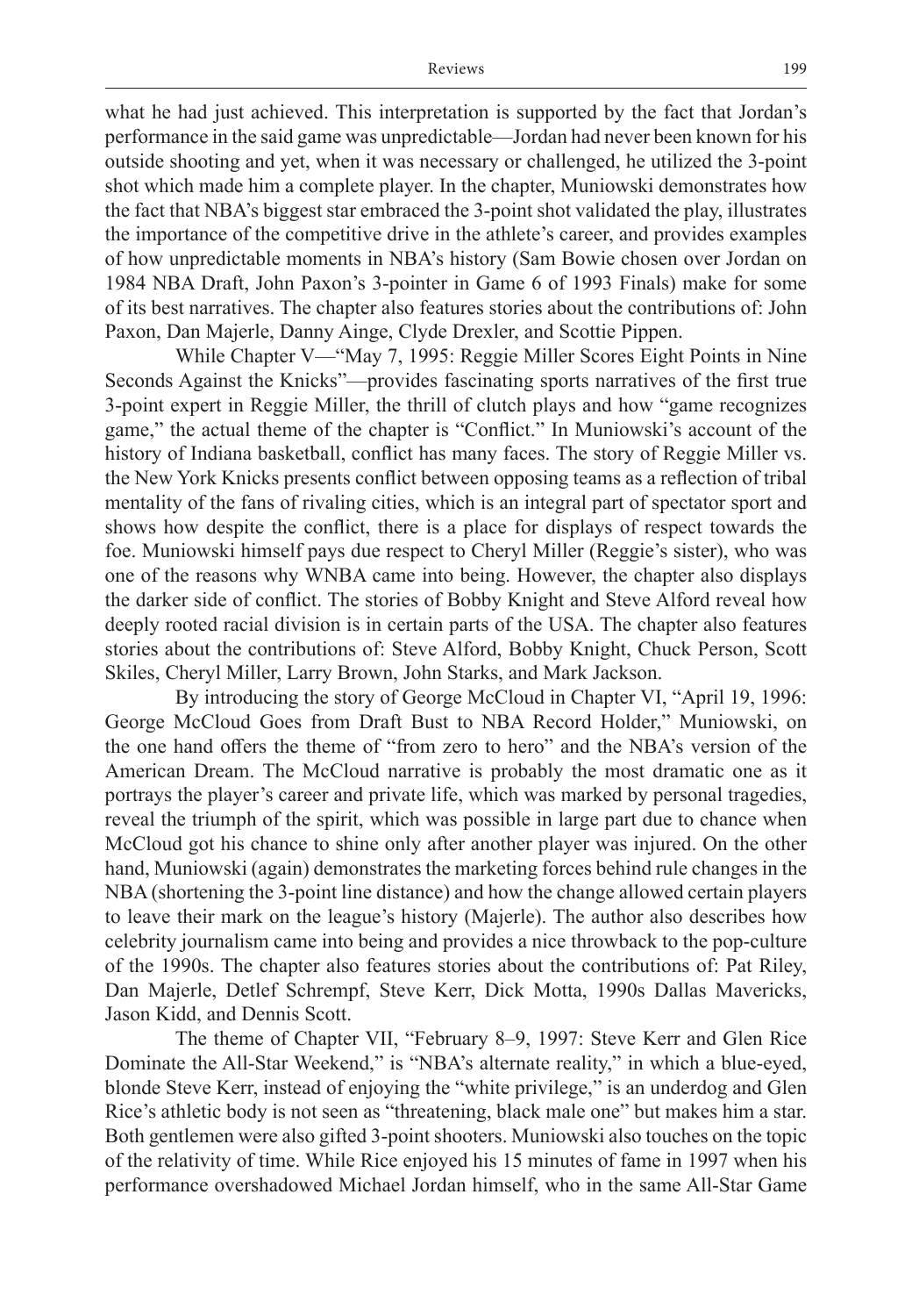recorded the first triple-double in the game's history (Rice also had quite an impressive career in Charlotte—the team later owned by Jordan), Kerr will go down in history as possibly the central figure of the 3-point revolution due to his own 3-point shooting (a 3-Point Contest winner in 1997 and the most efficient shooter in NBA's history in terms of percent of the shots made) but also as the coach of the two most phenomenal 3-point shooters of the modern era (and possibly the league's history). The chapter also features stories about the contributions of: Mark Price, Tim Legler, Phil Jackson, Steph Curry, Michael Jordan, Klay Thompson, and Latrell Sprewell.

In Chapter VIII, "May 26, 2002 Robert 'Big Shot Rob' Horry Strikes Again," Muniowski pays tribute to role players, of whom, according to the author, Robert Horry was the best one. Muniowski's claim was supported by Horry himself in February 2021, when (quite humorously) the seven-time NBA champion congratulated Tom Brady winning his seventh Super Bowl; Horry's praise of Brady came in a Tweet which used the "Spider-Man Pointing at Spider-Man" meme with both athletes' faces and their trophies photoshopped in, and featured the exclamation "Congratulations @TomBrady Welcome to the 7 Chip Club."<sup>3</sup> The fact that Horry won more championships than Michael Jordan is impressive; what is more impressive that those championships were, in some part, the result of Horry's clutch moments 3-pointers, which cemented the long distance shot's place as the strategic weapon in basketball and the narrative climax of great basketball stories. The chapter also features stories about the contributions of: Jeff Hornacek, Eddie Johnson, Matt Maloney, Brent Price, Kenny Smith, and 2002 Los Angeles Lakers and Sacramento Kings.

In Chapter IX, "February 18, 2006: Dirk Nowitzki Becomes the Tallest Three-Point Contest Winner Ever," Muniowski focuses on the theme of "NBA redefined." In the center of the chapter, the author places Dirk Nowitzki, who embodies two aspects of the sports and cultural change that took place in the NBA in 1990s and 2000s. One, Nowitzki is presented as one of the pioneering "big men" who played outside the 3-point line, and one of the most accomplished power-forwards who did not play in the paint. Two, Nowitzki, while not first in the long line of foreigners, who made it to the NBA, is considered possibly the greatest European player in the league's history. Muniowski uses Nowitzki's accomplishments to demonstrate how the 3-pointer evolved from a "circus shot" into every player's a must-have component of the offensive arsenal. The chapter also features stories about the contributions of: Kevin Love, Bob McAdoo, Holger Geschwindner, Michael Finley, Don Nelson, 1990s Golden State Warriors, Peja Stojakovic, Šarūnas Marčiulionis, Arvydas Sabonis, Drazen Petrovic, Detlef Schrempf, Sam Perkins, Steve Nash, and Mark Cuban.

The theme of Chapter X, "June 18, 2013: Ray Allen Makes the Most Famous Shot of His Career," is "Practice, practice, practice." In this most technical of all the chapters in the book, Muniowski presents an array of 3-point specialist that have emerged in the last decade of NBA's history, and how their preparation during practices translated into spectacular performances during games. The author also gives credit to coaches who either contributed to the evolution of the game of basketball by, for example, introducing small, shooting line-up (Spoelstra) or successfully adapted to the changing game, despite their personal dislike of the 3-point shot itself (Popovich).

<sup>3</sup> https://twitter.com/RKHorry/status/1358788700545536002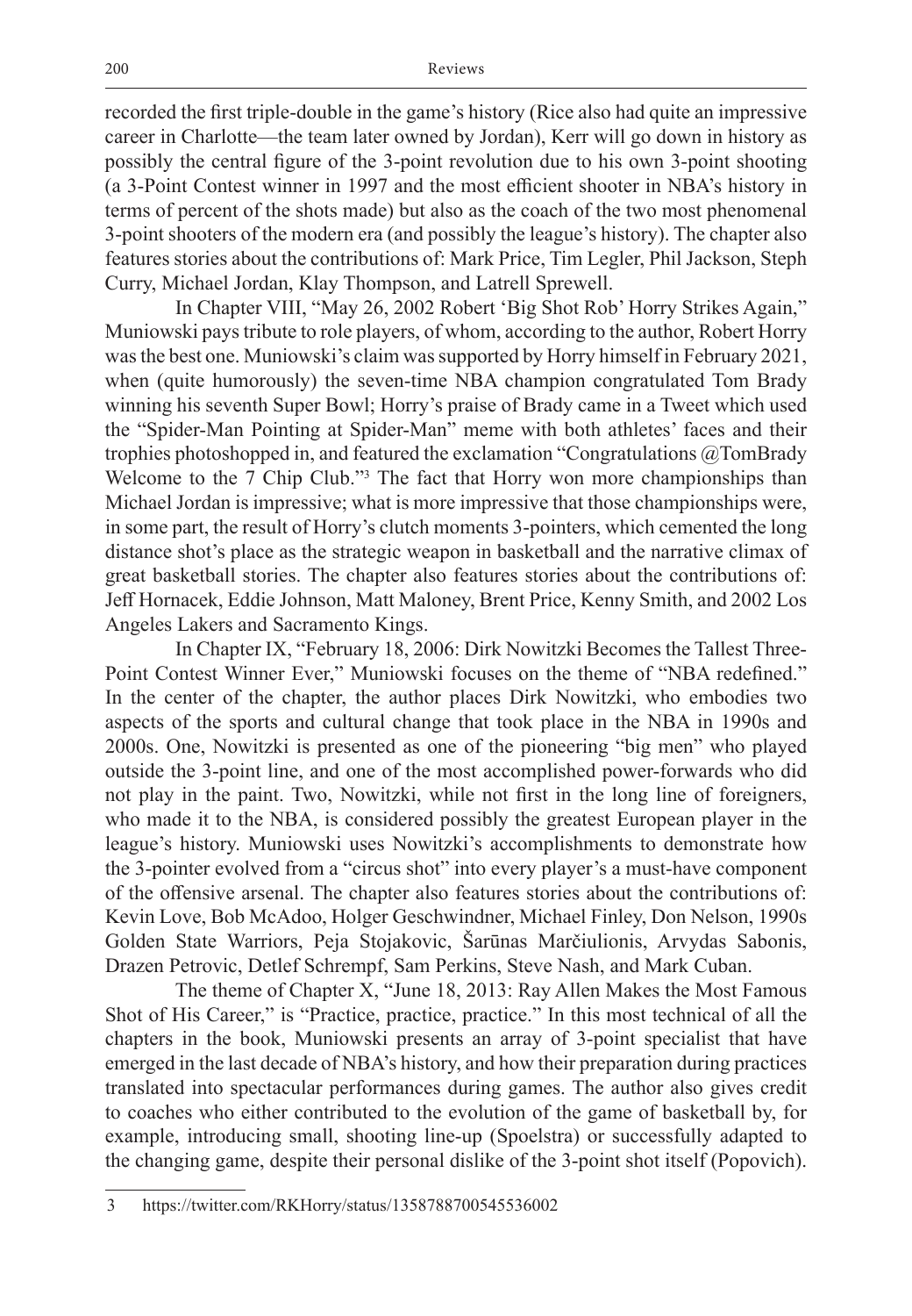In narrative terms, Muniowski take on Allen's career reveals the truthfulness of the sports saying that "Only the last shots/goals/fights/races/ are remembered by the fans." The chapter also features stories about the contributions of: Gregg Popovich, Eric Spoelstra, 2013 Miami Heat, Rashard Lewis, Donyell Marshall, Kobe Bryant, Chris Ford, and 2008 Boston Celtics.

The theme of Chapter XI, "March 8, 2015: Steph Curry Proves That He Can Score from Anywhere on the Court," is "The step-back-three is the new dunk."4 In the concluding chapter of his book, Muniowski portrays the present-day NBA where, after a decades long journey of changes in rules, mentalities, circumstances and technologies, the long-distance shot found its way into the hands of the greatest 3-point shooter ever—Stephen Curry. While Curry is an exceptional player in his own rights, he, together with his teammate, Klay Thompson, and their coach, Steve Kerr symbolize the strategic importance and the spectacular appeal of the 3-pointer in contemporary NBA. While the dunk still remains the most certain way of scoring points in basketball, Curry, and many before him made the three, the most devastating basketball maneuver. The chapter also features stories about the contributions of: Steve Kerr, Dell Curry, Kyle Korver, Klay Thompson, James Harden, and Daryl Morey.

Muniowski's *Three-Pointer!: A 40-Year NBA History* is many things. First and foremost, it is a thorough and detailed analysis of why basketball is played in modern NBA the way it is, and the impact of the 3-point shot has had on the sport's evolution. It is a fascinating historical account of the journey of a sports discipline of a global appeal since its conception in an YMCA gym in Springfield, Massachusetts. The book is also a narrative of unsung heroes, whom the history has either forgotten or may soon forget, and whose stories deserve to be told and their contributions should be remembered and acknowledged. There are the narratives of stars and legends in the book as well; nevertheless, in Muniowski's book, the Jordans and the Birds of the NBA this one time give the floor to the league's McClouds and Ellises. Apart from the stories of people, Muniowski paints a vivid landscape of dependencies, which have shaped the NBA over the years. The reader will find in this book the clashes of generations, the perennial tensions between conservatives and progressives, as well as the racial tensions which even the predominantly African American league has not escaped, the role of media and the factor of viewership as well as the tyranny of the dollar affecting the way the sport is played. Through the prism of the 3-point shot, Muniowski tells a story which exceeds the narratives of a sport and its athletes, it is a story of complex forces shaping the spectacle enjoyed by millions all over the world. The book is a compulsory reading for an avid fan and an academic studying the crossroads of sports, media, and business with politics, culture, race and even religion in the background.

> Tomasz Jacheć University of Warmia and Mazury

<sup>4</sup> Fragment of Jamie Foxx's narration in a 2015 Under Armour TV commercial starring Steph Curry.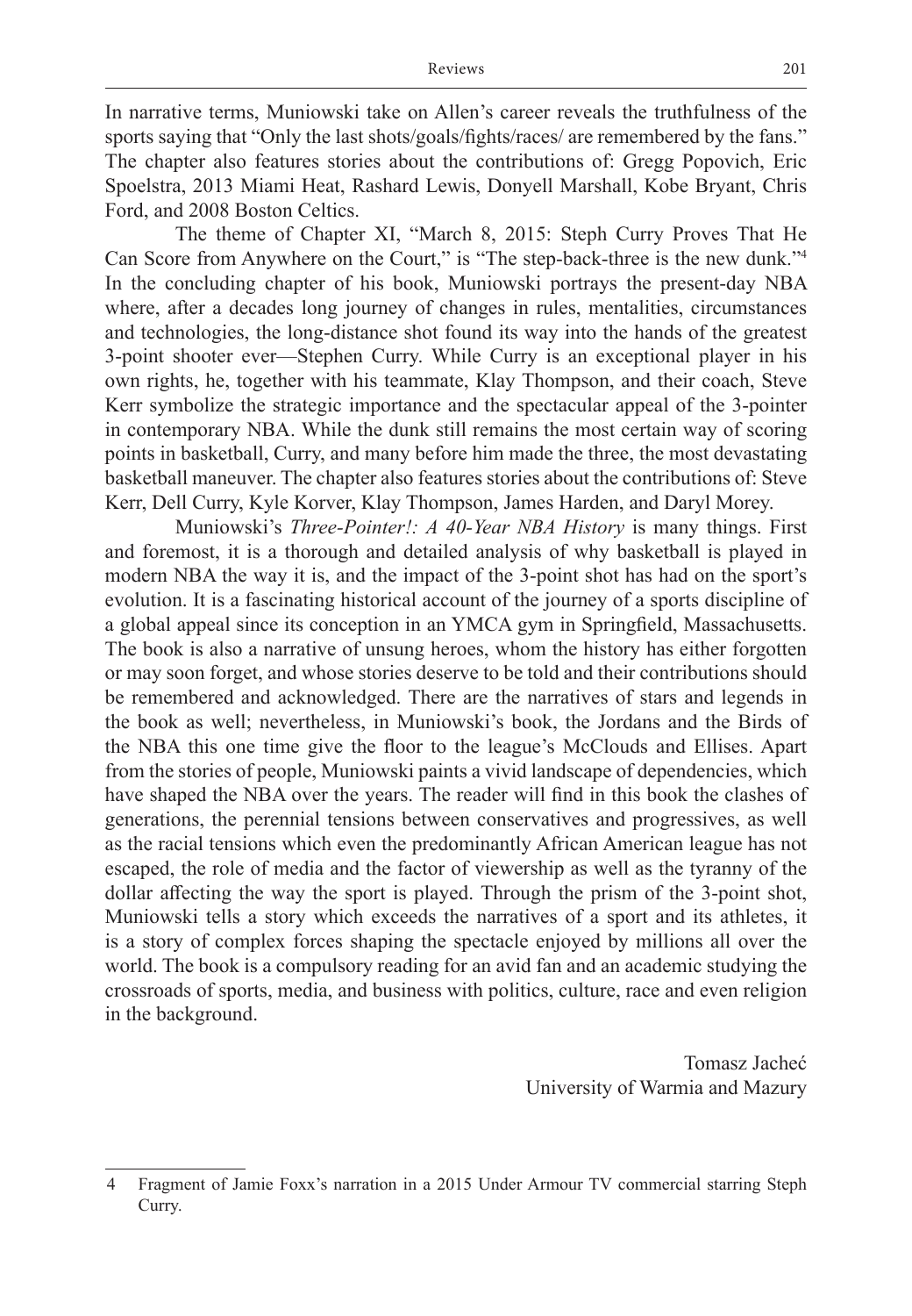## **Behnam M. Fomeshi.** *The Persian Whitman: Beyond a Literary Reception***. Leiden UP, 2019, 240 pages.**

Behnam Fomeshi's *The Persian Whitman: Beyond a Literary Reception* proposes to provide a historical overview of the reception of Walt Whitman in Iran from the early twentieth century onward. It traces the transformation of "Whitman"—the American poet—to "whitman"—the global philosopher—via translation. Fomeshi reflects on how the American poetic form and concepts change in translation to mirror the cultural and political expectations of the Iranian society. The author knows Persian literature exceptionally well and he explains the literary Persian reception of Whitman at conceptual, stylistic, political, and cultural levels.

*The Persian Whitman* contemplates three aspects of the reception of Whitman: "critical reception," "creative reception," and reception through translation. The chapters are arranged more or less chronologically in the order that Whitman was published in Iran. The book is divided into nine chapters. The first three chapters focus on Whitman's life and poetry in the US and trace the political and cultural roots of his poetry and reception "at home." Particularly, Chapter 3, with its detailed explanation of American poetic style before and after American independence, sketches the nationalistic and democratic events parallel to which *Leaves of Grass* was composed. The remaining chapters concentrate on the "critical reception" of Whitman in the works of Nima Yooshij (ch. 5); the "creative reception" in the poetry of Parvin Etesami (ch. 6); and, an the overall reception of Whitman in translated texts and pictures (ch. 4, 7, 8, 9).

While the first three chapters exercise historical commentary, the first literary analysis of the book appears in Chapter 4. Introducing the first Persian translation of Whitman, the chapter puts forth a comparative analysis of Whitman's "Song of the Broad-Axe—Section V" (1867) and its Persian translation, "Shahr-e Bozorg" (the large/great city) (1922). It explains the differences between Whitman's poem and its translation based on the political context of the early twentieth century Iran. "Shahr-e Bozorg" depicts Whitman as a poet of "social order," "law," and "security" rather than a well-known singer of individuality. According to Fomeshi, the modification echoed Reza Shah's modernization project and the collective hope of the Iranian public for the establishment of law and order in the country. Moreover, Whitman's references to female individuality were removed in translation to avoid culturally sensitive topics such as female sexuality, traditional gender roles, or female activism.

Chapter 5 focuses on the relationship between the rise of Iranian literary modernism in the works of Nima Yooshij and Nima's familiarity with the Whitmanian project. This is mainly discussed through the analysis of Nima's innovative poetic style and blank verse. As we proceed, a second comparative analysis appears in Chapter 6, where Parvin Etesami's "Jula-yi Khuda" (God's weaver) (1935) is compared to Whitman's "A Noiseless Patient Spider" (1868). In the light of Parvin's familiarity with American literature, the chapter discusses the character, poetic faculty, gender, and mystical tendency of the two spiders. Furthermore, a slightly feminist reading of Parvin as the first Iranian woman poet of the twentieth century is presented here through discussing her role in the formation of Iranian literary modernism.